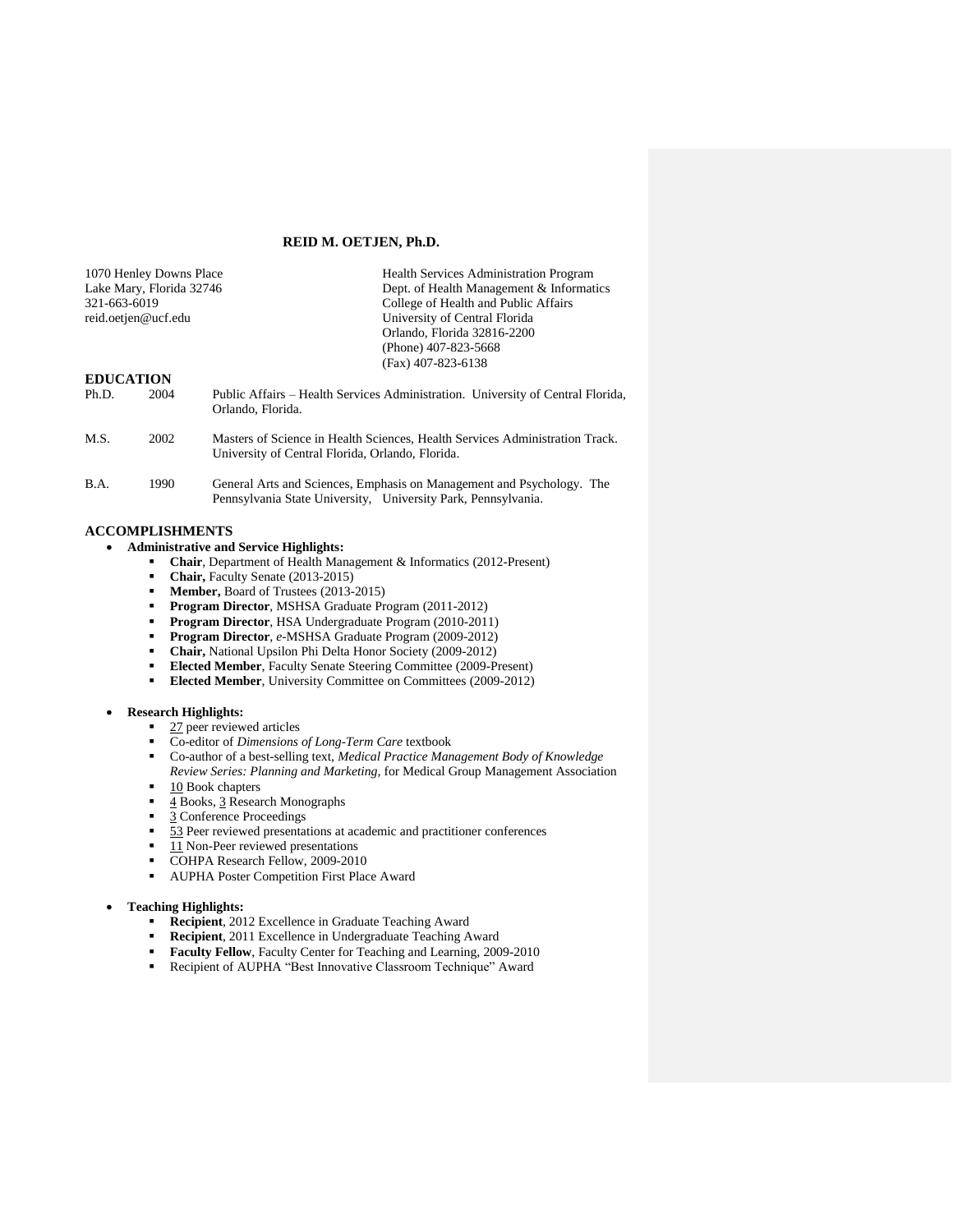# **HONORS**

2013 Teaching Incentive Program Recipient

2012 Excellence in Graduate Teaching Award

2011 Excellence in Undergraduate Teaching Award

2009-2010 Faculty Fellow, Faculty Center for Teaching and Learning

2009-2010 COHPA Research Fellow

2006-2007 Who's Who Among America's Teachers & Educators ®

Participant in the 2006 Better Understanding for Informed Learning Design (BUILD) Seminar

Lifetime Member of Upsilon Phi Delta National Honor Society for Health Administration

Lifetime Member of Phi Kappa Phi National Honor Society

2005-2006 Who's Who Among America's Teachers ®

2004 Innovative Classroom Teaching Award, Association of University Programs in Health Administration (AUPHA) National Meeting, San Diego, California.

2003 Recipient of the Who's Who Scholarship - awarded to the Top 100 students in athletics, community service, academics, and leadership at the University of Central Florida.

2003 Association of University Programs in Health Administration (AUPHA) Poster Competition First Place Award, Nashville, TN.

2002-2004 Merit Fellowship. Public Affairs Doctoral Program – Health Services Administration. University of Central Florida, Orlando, Florida.

2002 Recipient of the Outstanding Graduate Student Award. Health Services Administration Program, University of Central Florida, Orlando, Florida.

#### **ACADEMIC EXPERIENCE**

2011 –present *Associate Professor,* Health Services Administration, Department of Health Management & Informatics, College of Health and Public Affairs, University of Central Florida, Orlando, Florida, August 2011-present

> *Chair*, Department of Health Management & Informatics, University of Central Florida, 2015-Present

> *Interim Chair*, Department of Health Management & Informatics, University of Central Florida, 2012-2015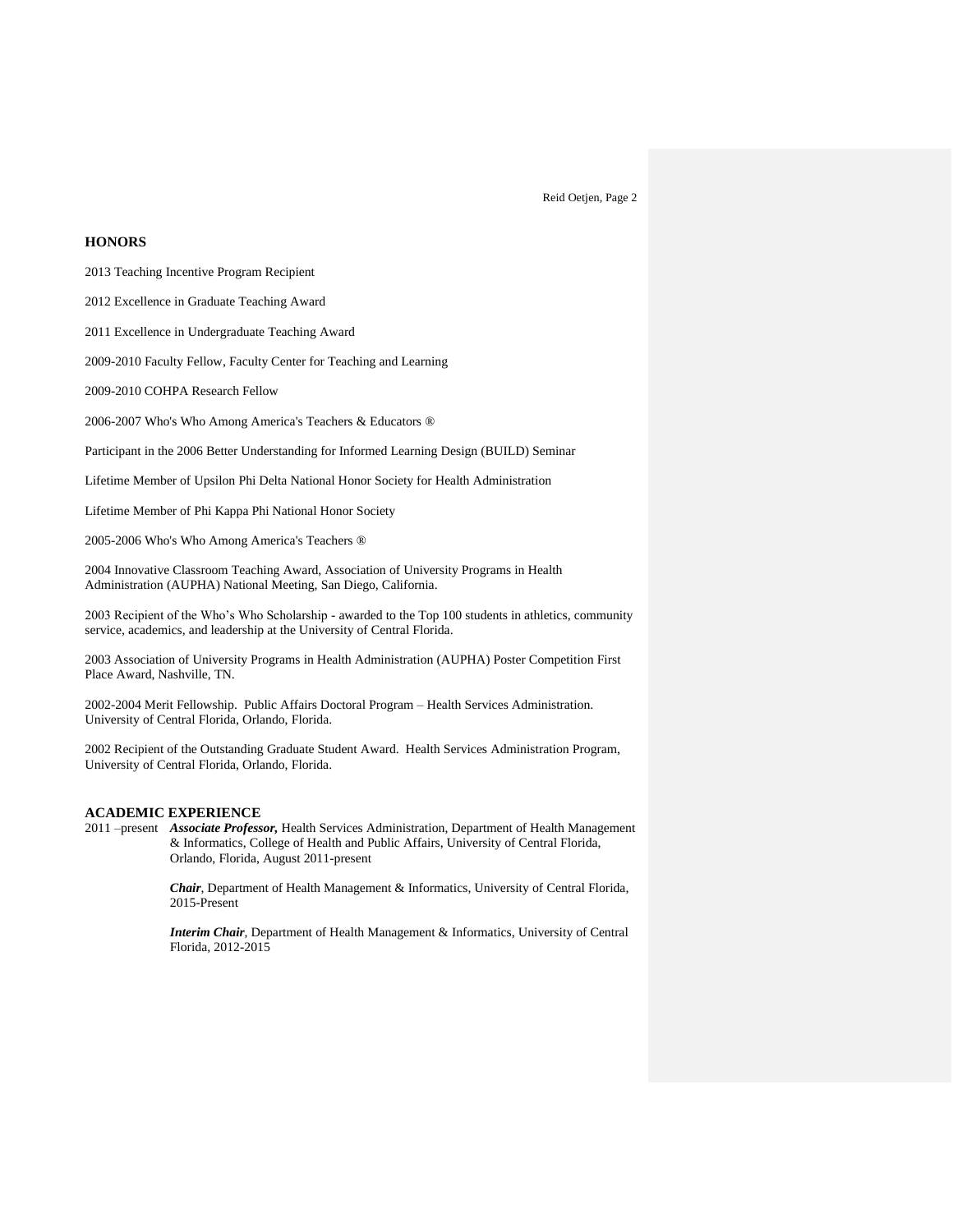*Assistant Professor,* Health Services Administration, Department of Health Management & Informatics, College of Health and Public Affairs, University of Central Florida, Orlando, Florida, August 2008-August 2011

*Program Director,* MS-HSA Graduate Program, Department of Health Management & Informatics, University of Central Florida, 2011-2012

*Program Director, e-*MSHSA Graduate Program, Department of Health Management & Informatics, University of Central Florida, 2009-2012

*Program Director,* HSA Undergraduate Program, Department of Health Management & Informatics, University of Central Florida, 2010-2011 Joint Appointment with the Healthcare Informatics Program

## *Undergraduate Courses Graduate Courses*

- Long Term Care Administration Healthcare Quality Management
- Healthcare Needs of the Elderly Health Systems Analysis and Design

- Healthcare Human Resource Mgmt.
- Healthcare Leadership
- 

2004-2008 *Assistant Professor*, Health Administration Program, Department of Public Health, College of Health, University of North Florida, Jacksonville, FL August 2004-August 2008.

> *Geriatric Management Program Coordinator***,** Health Administration Program, University of North Florida, Jacksonville, FL 2008.

*Long Term Care Internship Coordinator*, Health Administration Program, University of North Florida, Jacksonville, FL, 2004-2008.

*Assistant Program Director*, Health Administration Program, University of North Florida, Jacksonville, FL, 2005-2007.

- Long Term Care Administration
- Long Term Care Seminar Health Systems Analysis
- 
- -

- *Undergraduate Courses Graduate Courses*
	-
- Healthcare Quality **•** Healthcare Human Resources
- Aging in America Healthcare Leadership

2002-2004 *Adjunct Professor*, Health Services Administration Program, University of Central Florida, Orlando, FL

*Undergraduate Courses Taught Teaching Assistant for:*

- Long Term Care Administration Epidemiology
- 
- 
- Health Information Management Systems
- 
- 
- Health Care Automation <br>
Health Care Automation
- Health Care Ethics Research Methods
	- Health Care Law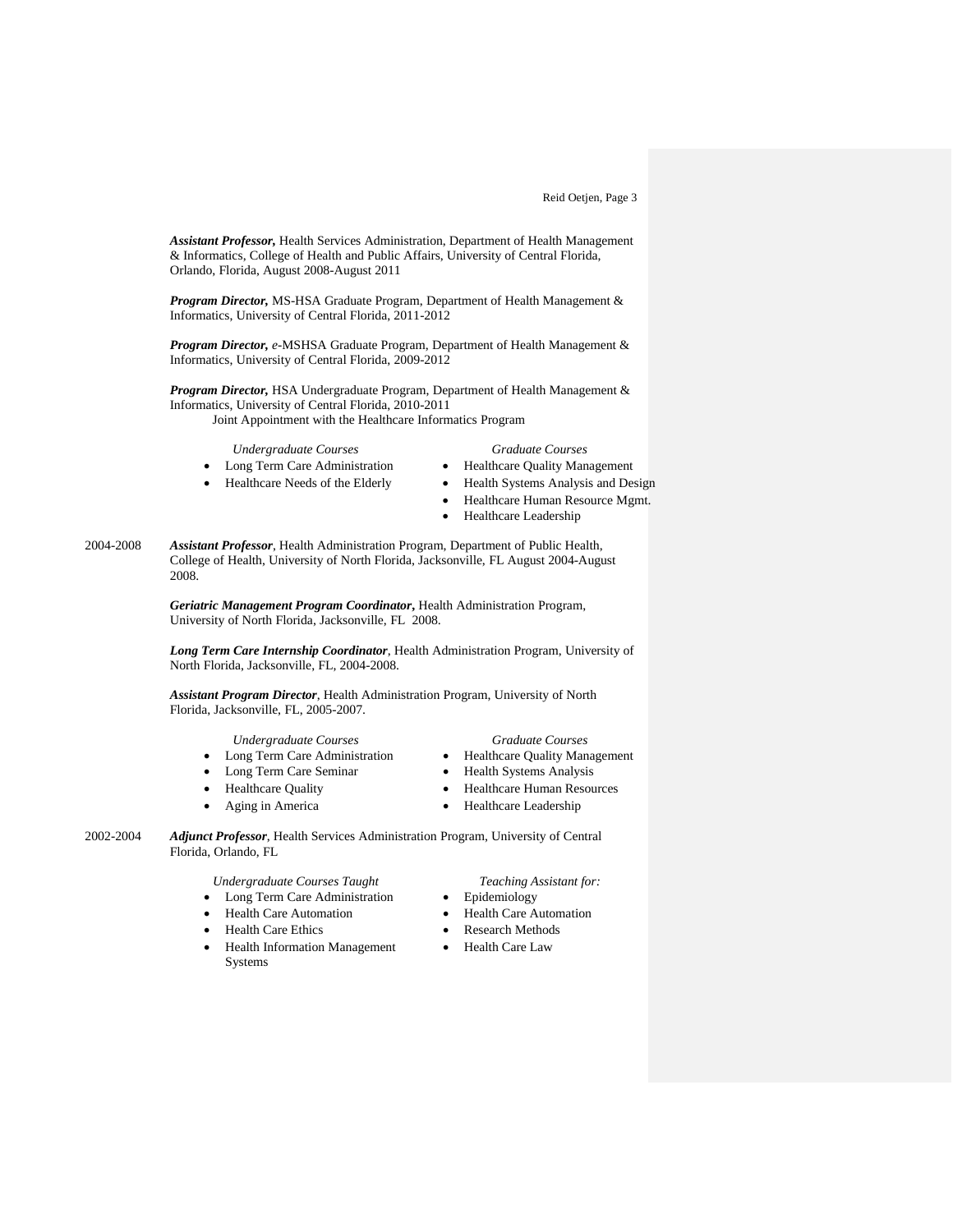|           | Served as guest lecturer for the following courses: Introduction to U.S. Healthcare<br>Systems, Organizational Behavior, Health Information Management Systems,<br>Introduction to Public Administration, and Risk Management.                                         |
|-----------|------------------------------------------------------------------------------------------------------------------------------------------------------------------------------------------------------------------------------------------------------------------------|
| 2002-2003 | <b>Research Assistant, Health Services Administration Program, University of Central</b><br>Florida, Orlando, Florida                                                                                                                                                  |
|           | Contracted with Florida Hospital Group to determine the financial assessment of the<br>Hospital System on the Central Florida Region.                                                                                                                                  |
| 2002-2003 | <b>Research Assistant</b> , Florida Hospital Grant, University of Central Florida, Orlando,<br>Florida                                                                                                                                                                 |
|           | Assisted in an economic impact study of the effect of Florida Hospital System on the<br>Central Florida region. Assisted in data collection and analysis.                                                                                                              |
| 2002      | <b>Research Assistant, Center for Community Partnerships, University of Central Florida,</b><br>Orlando, Florida.                                                                                                                                                      |
|           | Surveyed local charities as to the impact of the terrorist activities on September $11th$ on<br>their agencies. I also analyzed the data and reported the findings. The results of the study<br>were used by the Central Florida Focus Fund to make funding decisions. |
| 2001-2002 | Graduate Teaching Assistant, Health Services Administration Program, University of<br>Central Florida, Orlando, Florida.                                                                                                                                               |
|           | Worked with several HSA faculty on the development and maintenance of their web<br>courses, grant submissions, publications, and research.                                                                                                                             |
| 2001      | <b>Graduate Student Advisor, Health Services Administration Program, University of</b><br>Central Florida, Orlando, Florida.                                                                                                                                           |
|           | Assisted undergraduate HSA and HS-Generalist students with their course scheduling,<br>academic planning, internship selection, and job placement. I also assisted the program                                                                                         |

## **RESEARCH AND CREATIVE ACTIVITIES**

director with recruiting and program development.

## **PEER REVIEWED JOURNAL ARTICLES**

- 27. Liu, X., Oetjen, R. Hanney, W., Rovito, M. Masaraccio, M. Peterson, and R. Dottore, K. (2017) Characteristics of Physical Therapists Serving Medicare Fee-for-Service Beneficiaries," Accepted for publication in the *Physical Treatments Journal*.
- 26. Fiedler, B., Wan, T., Sivo, S., Oetjen, R., and R. Bowles (2015). Modeling the biomedical engineering technicians' contribution to hospital quality with Donabedian's triad. *The Royal Academy of Social Sciences Quarterly Journal of Business Studies*, 2(2) 101-116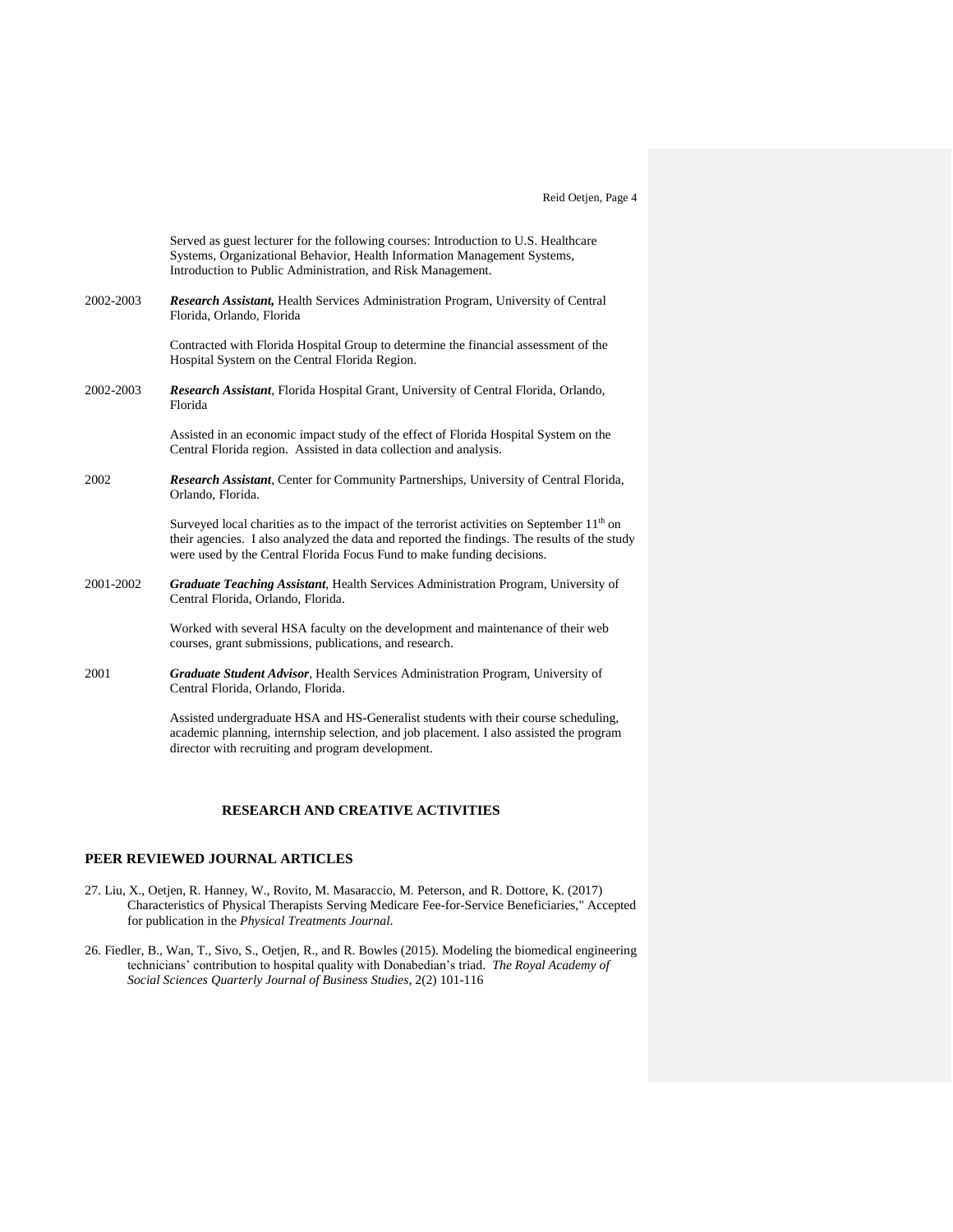- 25. Liu, X., Oetjen, D., Oetjen, R. Zhao, M., Ozcan, Y., and Ge, L. (2015). The efficiency of ophthalmic ambulatory surgery centers. Accepted for publication in the *The Journal of Medical Practice Management.*
- 24. Gaze, J. & **R. Oetjen** (2014). Perceptions toward diversity in the largest overseas U.S. Navy hospital. *Diversity and Equity in Health and Care, 11:255-65.*
- 23. Masri, M., Campbell, C., **Oetjen, R.,** Webber, L., & Asi, Y. (2014). Mortality amenable to health care in Louisiana: Results from a cross-sectional study. *International Journal of Public Policy*, 10, 4/5, 209-230.
- 22. Rotarius, T., Liberman, A., Cortelyou-Ward, K., Oetjen, D., and **Oetjen, R.** (2013). Emergency Department Utilization at a Large Regional Hospital—A Strategy for Survivability. *The Health Care Manager, Oct-Dec;32(4):321-8.*
- 21. Fiedler, B. A., Bebber, J. & **Oetjen, R.** (2013). A regulatory clinical trial primer: Distribution challenges and policy implications of modern vaccine development. The International Journal of Pharmaceutical and Healthcare Marketing, Vol. 7(1), pp. 45-57.
- 20. Masri, M., **Oetjen, R.**, Campbell, C., Webber, D., and Diana, M. L. (2011). The distribution of physicians workforce in Louisiana: Results from a cross-sectional study. *Journal of the Louisiana State Medical Society, 163(6), 320-324.*
- 19. Ramirez, B., **Oetjen, R.**, & Malvey, D. (2011). Sustainability and the health care manager: Part II. *The Health Care Manager 30(3), pp. 261-265.*
- 18. Ramirez, B., **Oetjen, R.**, & Malvey, D. Sustainability and the health care manager: Part I. *The Health Care Manager 30(2), pp. 133-138.*
- 17. **Oetjen, R.**, Zhao, M., Liu, D., & Carretta, H. (2011). Nursing home safety: Does financial performance matter? Accepted for publication in the 2011 Spring edition of the *Journal of Health Care Finance*.
- 16. Masri, M., **Oetjen, R.**, Campbell, C. (2010). "Consumer directed health plans: Are medical savings accounts and health savings accounts viable options for financing American healthcare? *The Health Care Manager,* 29(3), 241-250.
- 15. Zhao, M., Haley, D., **Oetjen, R.**, & Carretta, H. (2010). Malpractice paid-losses and financial performance of nursing homes. *Health Care Management Review*, 35(4), 78-85.
- 14. **Oetjen, R.** & Oetjen. D. (2010). Retire already! Managing physicians who no longer want to work, but have to. *The Journal of Medical Practice Management: MPM*, 26.
- 13. **Oetjen, R.**, Oetjen, D., Rotarius, T., & Liberman, A. (2010). Emergency department utilization by insured users: A study of motivating factors. *The Health Care Manager,* 29(3), 199-212.
- 12. Zhao, M., **Oetjen, R.**, Nolin, J., & Carretta, H. (2010). Nursing home quality: Does financial performance matter? *The International Journal of Public Policy*, 5(2/3), pp.147-163.
- 11. Oetjen, D., & **Oetjen, R.** (2009). You've got them, now what? Successfully mentoring student interns. *The Journal of Medical Practice Management: MPM*, *25*(2), 100-104.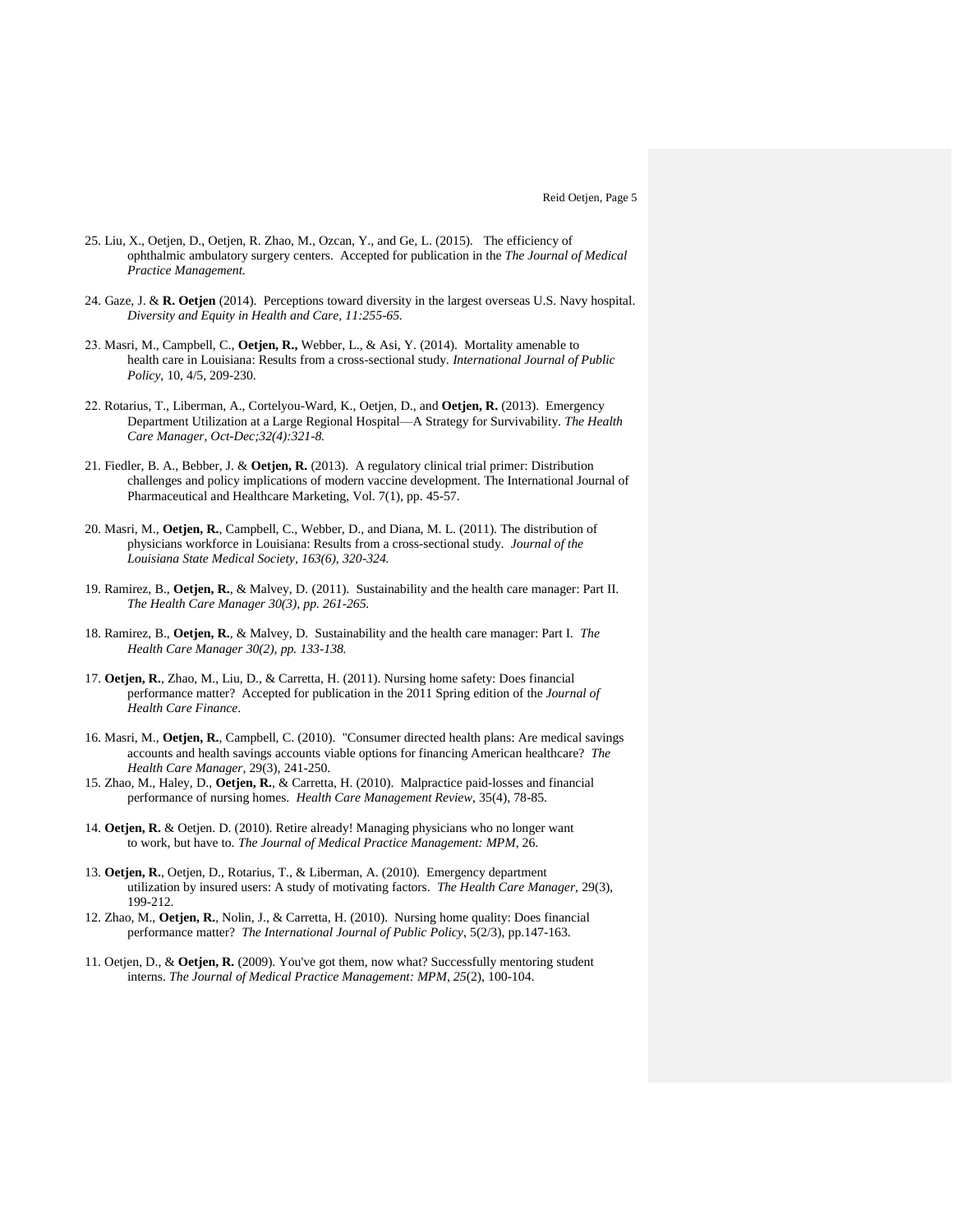- 10. **Oetjen, R.**, & Oetjen, D. (2009). Internship logistics: successfully navigating the internship process. *The Journal of Medical Practice Management: MPM*, *25*(1), 16-24.
- 9. **Oetjen, R.**, & Oetjen, D. (2009). Free labor! How to successfully use student interns in your practice. *The Journal of Medical Practice Management: MPM*, *24*(6), 376-380.
- 8. Oetjen, D., & **Oetjen, R.** (2008). Engaged dialogue: a collaborative learning method for online courses. *The Journal of Health Administration Education*, *25*(4), 343-353.
- 7. **Oetjen, R.**, Oetjen, D., & Rotarius, T. (2008). Administrative decision making: a stepwise method. *The Health Care Manager*, *27*(1), 4-12.
- 6. **Oetjen, R.**, & Oetjen, D. (2007). The view from within: a comparison of traditional and nontraditional doctoral education from students' perspectives ... then and now. *The Journal of Health Administration Education*, *24*(3), 235-251.
- 5. Oetjen, D., **Oetjen, R.**, & Rotarius, T. (2007). The facility audit and review method: evaluating institutional ethics in health care organizations. *The Health Care Manager*, *26*(4), 288-296.
- 4. **Oetjen, R.**, Oetjen, D. & Rotarius, T. (2007). Change management: A structured method for dialysis leaders. *Dialysis and Transplantation*, 36(3), 148-153.
- 3. Rotarius, T., **Oetjen, R.,** & Oetjen, D. (2005). Teamwork in healthcare: Lessons for dialysis centers. *Dialysis and Transplantation*, October, 34(10), 700-709.
- 2. **Oetjen, R.**, Oetjen, D., & Rotarius, T. (2005). Leading by serving: A new look at leadership. *Dialysis and Transplantation*, June, 34(6), 381-385.
- 1. Rotarius, T., Liberman, A., Trujillo, A., & **Oetjen, R.** (2003). The economic impact of several hospitals on their community. *The Health Care Manager*, *22*(4), 318-330.

## **NON PEER REVIEWED ARTICLES**

**Oetjen, R.** (2010). The Master of Science in Health Sciences - *e*-Health Services Administration Track Proposal, 34 pages.

**Oetjen, R.** (2009). The rules of parenting applied to the classroom. *Faculty Focus,* 8(2), p. 9-10.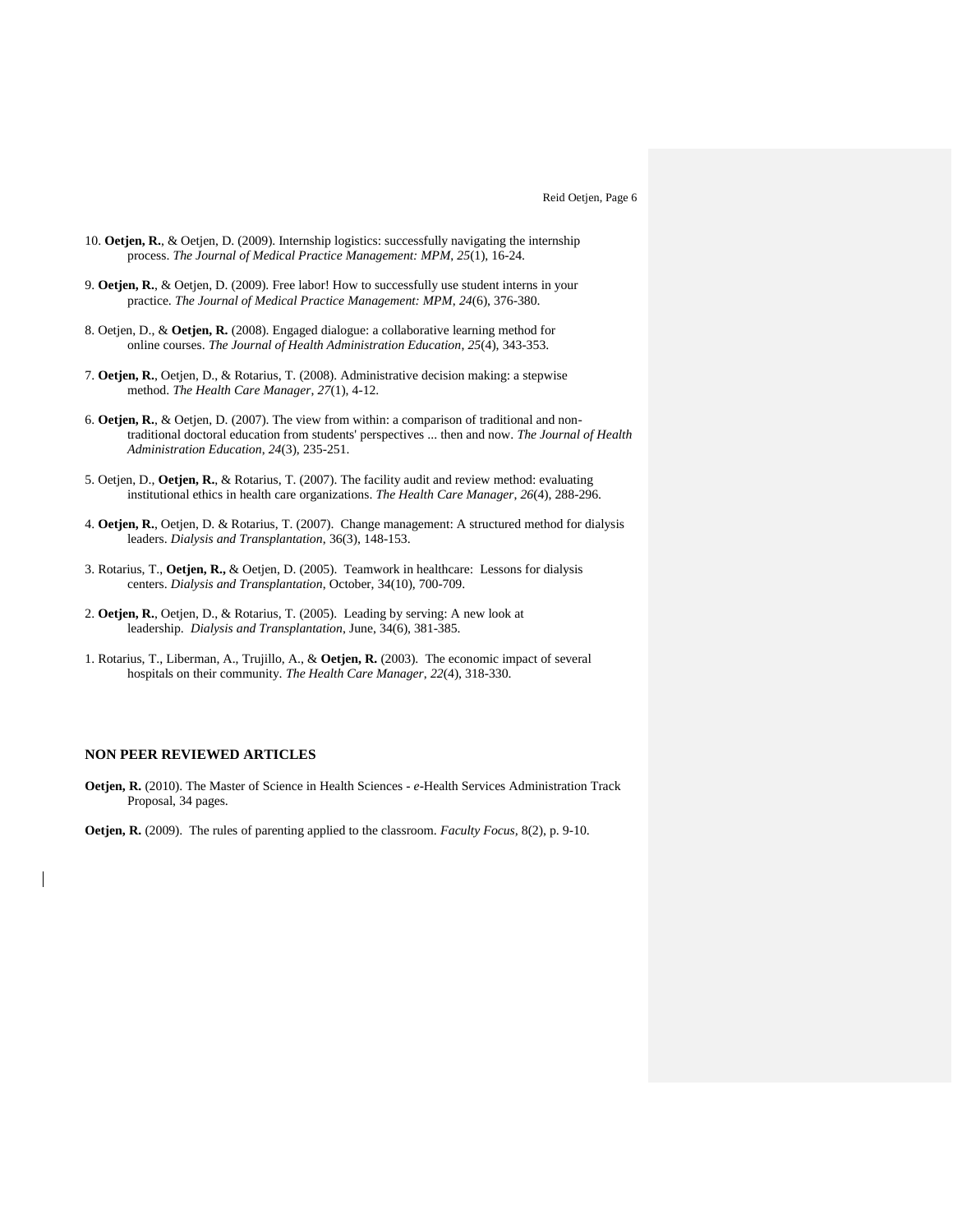## **BOOKS**

- McSweeney-Feld, M. H., Molinari, C., **Oetjen, R.** (Eds.) (2016). *Dimensions of Long Term Care Management: An Introduction 2nd edition.* Chicago: Health Administration Press. ISBN 978- 1567938364.
- Fiedler, B. A., Bowles, R., and **Oetjen, R.** (2012). *Biomedical engineering technician dynamics on hospital quality*. Lap Lambert Academic Publishing GmbH & Co. KG., 84 pages. ISBN 9783848491896.
- McSweeney-Feld, M. H., **Oetjen, R.** (Eds.) (2012). *Dimensions of Long-Term Care*. Chicago: Health Administration Press. ISBN 978-1567933833.
- **Oetjen, R.** (2008). *Medical Group Management Body of Knowledge Review Series, 2nd edition* (Contributing Author to eight (8) Volumes: Business Operations*,* Organizational Governance, Information Management, Quality Management, Risk Management, Patient Care Systems, Financial Management, Human Resources Management*).* Englewood, CO: American College of Medical Practice Executives (ACMPE).
- **Oetjen, R.** & Oetjen, D. (2006). *Medical Practice Management Body of Knowledge Review Series: Planning and Marketing*. Englewood, CO: American College of Medical Practice Executives (ACMPE), 146 pages. ISBN 1-56829-237-6.

## **BOOK CHAPTERS**

- 13. Gillespie, J., K. Cortelyou-Ward, T. Rotarius, and **R. Oetjen**. 2018. Medicare and Medicaid—Major Game-Changers. In C. McConnell (Ed.), *Reimbursement: Following the Money.* Chapter 7. Burlington, MA: Jones and Bartlett Publishers (In Press).
- 12. Gabriel, M., K. Cortelyou-Ward, T. Rotarius, and **R. Oetjen**. 2018. Medicare and Medicaid—Major Game-Changers. In C. McConnell (Ed.), *The Health System Emerges*. Chapter 9. Burlington, MA: Jones and Bartlett Publishers (In Press).
- 11. Atkins, D., K. Cortelyou-Ward, **R. Oetjen**, and T. Rotarius. 2018. Medicare and Medicaid—Major Game-Changers. In C. McConnell (Ed.), *Hospitals and Health Systems—What They Are and How They Work*. Chapter 4. Burlington, MA: Jones and Bartlett Publishers (In Press).
- 10. McSweeney-Feld, M.H., **Oetjen, R.** & Welch, D. (2012). Chapter 1: Dimensions of long-term care. In M. H. McSweeney-Feld & R. M. Oetjen (EDs.), *Dimensions of Long-Term Care*. Chicago: Health Administration Press.
- 9. McSweeney-Feld, M.H., Warthen, L., & **Oetjen, R.** (2012). Chapter 2: Residential settings for longterm care services. In M. H. McSweeney-Feld & R. M. Oetjen (EDs.), *Dimensions of Long-Term Care*. Chicago: Health Administration Press.
- 8. Davis, J., Johnson, C., & **Oetjen, R.** (2012). Chapter 9: The design of long-term care environments. In M. H. McSweeney-Feld & R. M. Oetjen (EDs.), *Dimensions of Long-Term Care*. Chicago: Health Administration Press.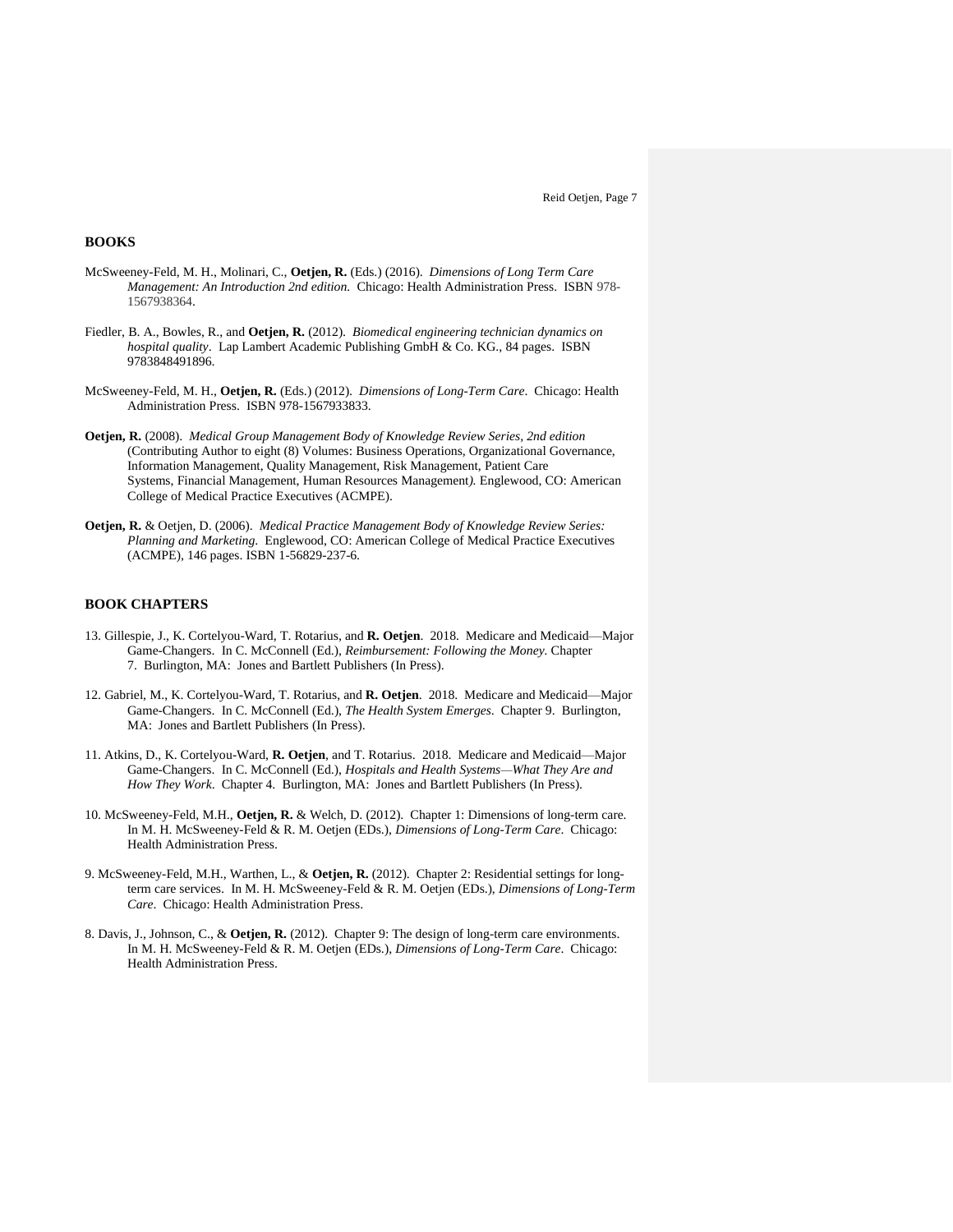- 7. **Oetjen, R.** (2012). Chapter 11: Long-term care human resources. In M. H. McSweeney-Feld & R. M. Oetjen (EDs.), *Dimensions of Long-Term Care*. Chicago: Health Administration Press.
- 6. McSweeney-Feld, M.H. & **Oetjen, R.** (2012). Epilogue. In M. H. McSweeney-Feld & R. M. Oetjen (EDs.), *Dimensions of Long-Term Care*. Chicago: Health Administration Press.
- 5. Oetjen, D. & **Oetjen R.** (2010). Informed Consent and Patient Rights: Patient Self-Determination. In C, McConnell (Ed.), *The Health Care Manager's Legal Guide.* Lighthouse.
- 4. **Oetjen, R.** & Oetjen D. (2010). Labor Laws: Encounters with Unions. In C, McConnell (Ed.), *The Health Care Manager's Legal Guide.* Lighthouse.
- 3. Oetjen, D. & **Oetjen, R.** (2006). The moral and ethical implications of elder abuse. In Hoffman, A. M. & Summers, R. W. (Eds.) *Elder abuse: A public health perspective.* American Public Health Association. Thousand Oaks: Sage Publications, pp. 77-96.
- 2. Oetjen, D., **Oetjen, R.**, & Rotarius, T. (2005). Judgment in management decision making in the group practice setting. In L. Wolper (Ed.), *Physician practice management: Essential operational and financial knowledge.* Sudbury, MA: Jones and Bartlett Publications.
- 1. Fottler, M., Scharoun, K. & **Oetjen, R.** (2004). Multi-provider systems as first line responders to bioterrorism events: Challengers and strategies. In Blair, J.D., Fottler, M. D., & Zapanta, A. C. (Eds.) *Bioterrorism Preparedness, Attack and Response: Advancing Theory and Practice*. London: Elsevier Press.

## **RESEARCH MONOGRAPHS**

- Oetjen, D., Cortelyou-Ward, K., **Oetjen, R.**, Rotarius, T., & Liberman, A. (2008). *An assessment of the emergency departments and trauma centers of Orlando Health*. November. 121 pages (plus, 2 volumes of statistical tables).
- Rotarius, T., Trujillo, A., Liberman, A., & **Oetjen, R.** (2003). *An economic analysis of the seventeen hospitals of the Adventist Health System of Florida – A community impact assessment*, 147 pages.
- Rotarius, T., Liberman, A., & **Oetjen, R.** (2002). *The effect of the Florida Hospital System on the Central Florida Region – A financial impact assessment*, 122 pages.

# **PROCEEDINGS**

- Masri, M. & **Oetjen, R.** (2008). *Consumer directed healthcare: Are MSAs and HSAs viable options for funding America's healthcare?* Annual Meeting of the Southern Management Association Proceedings, October, 2008.
- McSweeney-Feld, M. & **Oetjen, R.** (2008). *The emergence of assisted living licensure* 2008 IBEC & CIBER SUMMER SYMPOSIUM: Global Interdependencies: International Business, Economics, Environment and Education Proceedings, Iona College in New Rochelle, NY.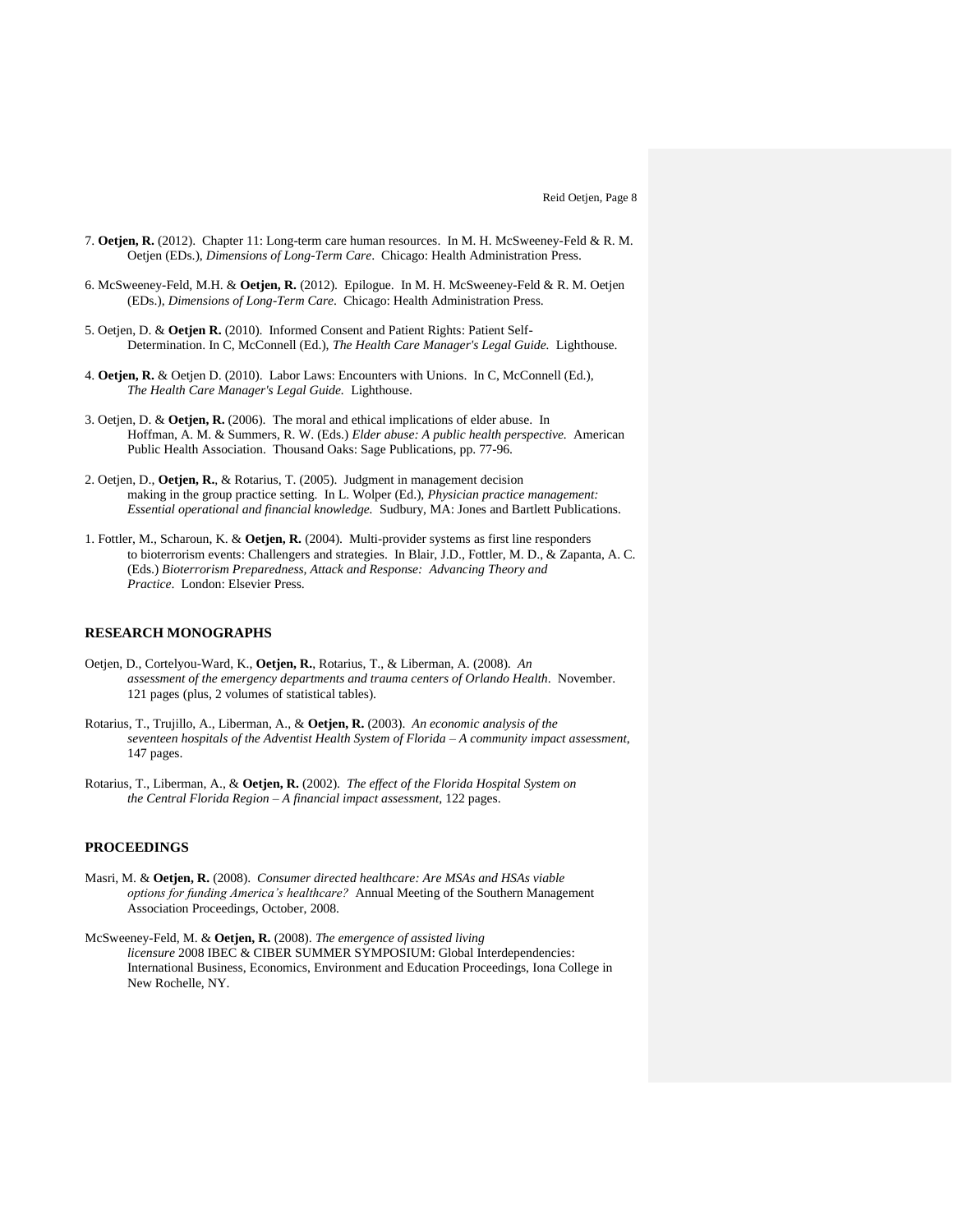| <b>Oetjen, R.,</b> Trujillo, A., Rotarius, T., & Liberman, A. (2003). <i>The economic impact of several</i><br><i>hospitals on their community.</i> Annual Meeting of the Southern Management Association<br>Proceedings, November 2003.                                               |                     |
|----------------------------------------------------------------------------------------------------------------------------------------------------------------------------------------------------------------------------------------------------------------------------------------|---------------------|
| <b>PEER REVIEWED PRESENTATIONS – International/National</b>                                                                                                                                                                                                                            |                     |
| Liu, X., Oetjen, R., Hanney, W., Rovito, M., Peterson, R., and Dottore, K. (2017)<br>Services Provided By Physical Therapists to Medicare Patients And<br>Related Factors. Presetation at the Physical Therapy Association 2017 Combined Sections<br>Meeting (CSM) in San Antonio, TX. |                     |
| M.<br>gap. Presented at the Annual meeting of the Academy of Management (AOM), Orlando, FL.                                                                                                                                                                                            |                     |
| Ramirez, B., Masri, M., Oetjen, R., and Oetjen, D. (2012). "Crossing the Information Fluency<br>Presentation accepted for the 2012 Information Fluency Conference in Orlando, FL.                                                                                                      |                     |
| Oetjen, R., Parker, V., Landry, A. (2012). Everything I Learned NOT to do in Teaching, I Learned in<br>Grad School! Novice Teaching Essentials. Professional Development Workshop (PDW)<br>presented at the Annual meeting of the Academy of Management (AOM), Boston, MA.             | Formatted: Font: No |
| Liberman, A., Rotarius, T., & Oetjen, R. (2012). Behavioral Contracting--a Tool for Correcting Errant<br>Student Behavior & Under Performance. Presentation accepted for the 2012 annual meeting of                                                                                    |                     |

Ramirez, B., **Oetjen, R**., and Oetjen, D. (2012). Translating Web2.0 Technology from the Classroom to the *Real* World of Practice. Presented at the 2012 Business and Health Administration Association (BHAA) Conference, to be held on March 28-30, 2012, at the Drake Hotel, Chicago, Illinois.

the Association of University Program Health Administration (AUPHA), Minneapolis, MN.

- **Oetjen, R.**, Yarbrough-Landry, L., Oetjen, D, Bewley, L. (2011). *East meets West: Traditional teaching meets online learning.* Professional Development Workshop (PDW) presented at the Annual meeting of the Academy of Management (AOM), San Antonio, TX.
- Fiedler, B., **Oetjen, R.**, & Bebber, R. (2011). Restoring National Security by Repositioning the United States Food and Drug Agency (USFDA) to Promote U.S. Counter-Terrorism Objectives. Poster presentation at the 2011 Annual meeting of the American Society for Public Administration (ASPA).
- Liu, D., Min-Hui, T., **Oetjen, R.**, Castle, N. (2010). The use of health information technology and staff turnover in U.S. home health agencies. Poster session presented at the annual scientific meeting of the Gerontological Society of America.
- Cortelyou-Ward, K., **Oetjen, R.**, & Oetjen, D. (2010). Building an Informatics Program: Observations from UCF's First Year. Presentation given at the AHIMA: Assembly on Education and Faculty Development Institute, New Orleans, LA.

**Fold**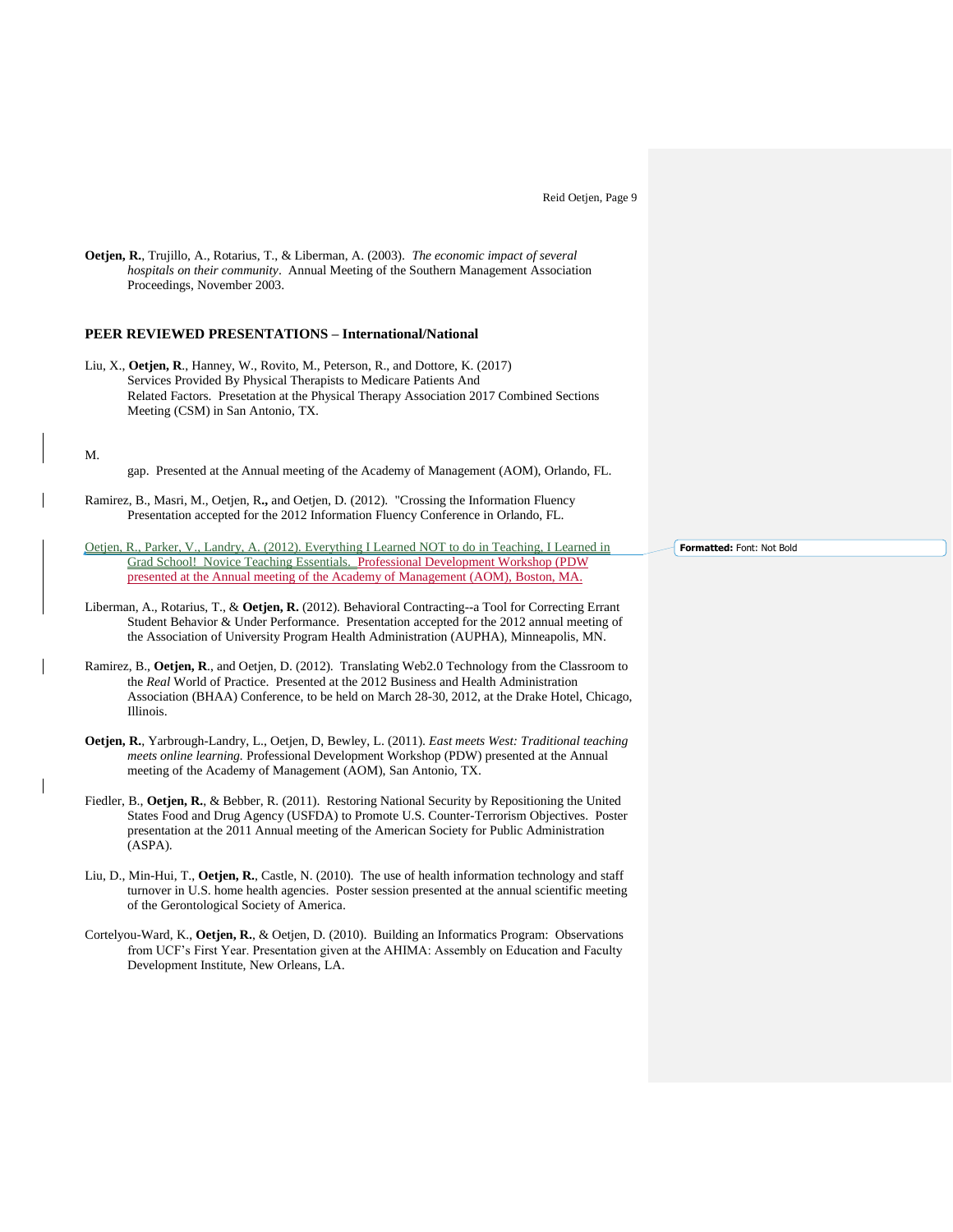- **Oetjen, R.**, Chilingerian, J. Brent Hotchkiss, R., & Freshman, B. (2010, August). *Cultivating future leaders that care by using creative teaching tools and techniques*. Professional Development Workshop (PDW) presented at the Annual meeting of the Academy of Management (AOM), Montreal.
- **Oetjen, R.**, Celluci, L., & Yarborough-Landry, A. (2010, June). *How the mind works and what it means for the classroom*. Concurrent Session presented at the annual meeting of the Association of University Program Health Administration (AUPHA), Portland, OR.
- McDonald, W., **Oetjen, R.**, Jones, M., & Schreck, V. (2010, June). *What makes a web course successful*? Faculty Network presentation at the annual meeting of the Association of University Program Health Administration (AUPHA), Portland, OR.
- Cortelyou-Ward, K., Oetjen, D., & **Oetjen, R.** (2010, June). *The leadership library: One year later.*  Poster session presented at the annual meeting of the Association of University Program Health Administration (AUPHA), Portland, OR.
- Fiedler, B. A., **Oetjen, R.**, Oetjen, D. (2010, April*). Local response to hepatitis C virus (HCV) in the absence of national policy and funding*. Poster session presented at the Fourth Annual UCF Public Administration Research Conference: Local Governance in 2020: Challenges, Opportunities and Policies for Sustainability**.**
- Oetjen, D. & **Oetjen, R.** (2009, October). *Can't we all just get along?: Successful conflict management strategies.* Presented at the Annual meeting of the Medical Group Management Association (MGMA), Denver, CO.
- **Oetjen, R.**, Oetjen, D., & Rotarius, T. (2009, August). *Emergency department utilization by insured users: A study off motivating factors.* Paper presented at the Annual meeting of the Academy of Management (AOM), Chicago, IL.
- Chilingerian, J., Yarbrough-Landry, A., Oetjen, D., Hotchkiss, R., Steward, J., **Oetjen, R.**, & Friedman, L. (2009, August). *Facilitating green management matters: Finding greener learning pastures with more creative teaching tools.* Professional Development Workshop (PDW) presented at the Annual meeting of the Academy of Management (AOM), Chicago, IL.
- Cortelyou-Ward, K. Oetjen, D., & **Oetjen, R.** (2009, July). *Bringing the outside in: Innovative ways to engage community stakeholders in health administration education*. Presented at the Annual meeting of the Association of University Programs Health Administration (AUPHA), Chicago,  $\Pi$ .
- **Oetjen, R.**, Oetjen, D., Cortelyou-Ward, K. (2009, July). *Leadership Library: Leveraging Technology to Prepare Tomorrow's Leaders*. Poster session presented at the annual meeting of the Association of University Program Health Administration (AUPHA), Chicago, IL.
- **Oetjen, R.** & Oetjen, D. (2009, April). *Engaged dialogue: Engaging today's students with skills for tomorrow* Presented at the Florida Summit on Health Sciences Education, Orlando, FL.
- Masri, M. & **Oetjen R.** (2008, October). *Consumer directed healthcare: Are MSAs and HSAs viable options for funding America's healthcare?* Presented at the Annual Meeting of the Southern Management Association, St. Pete Beach, FL.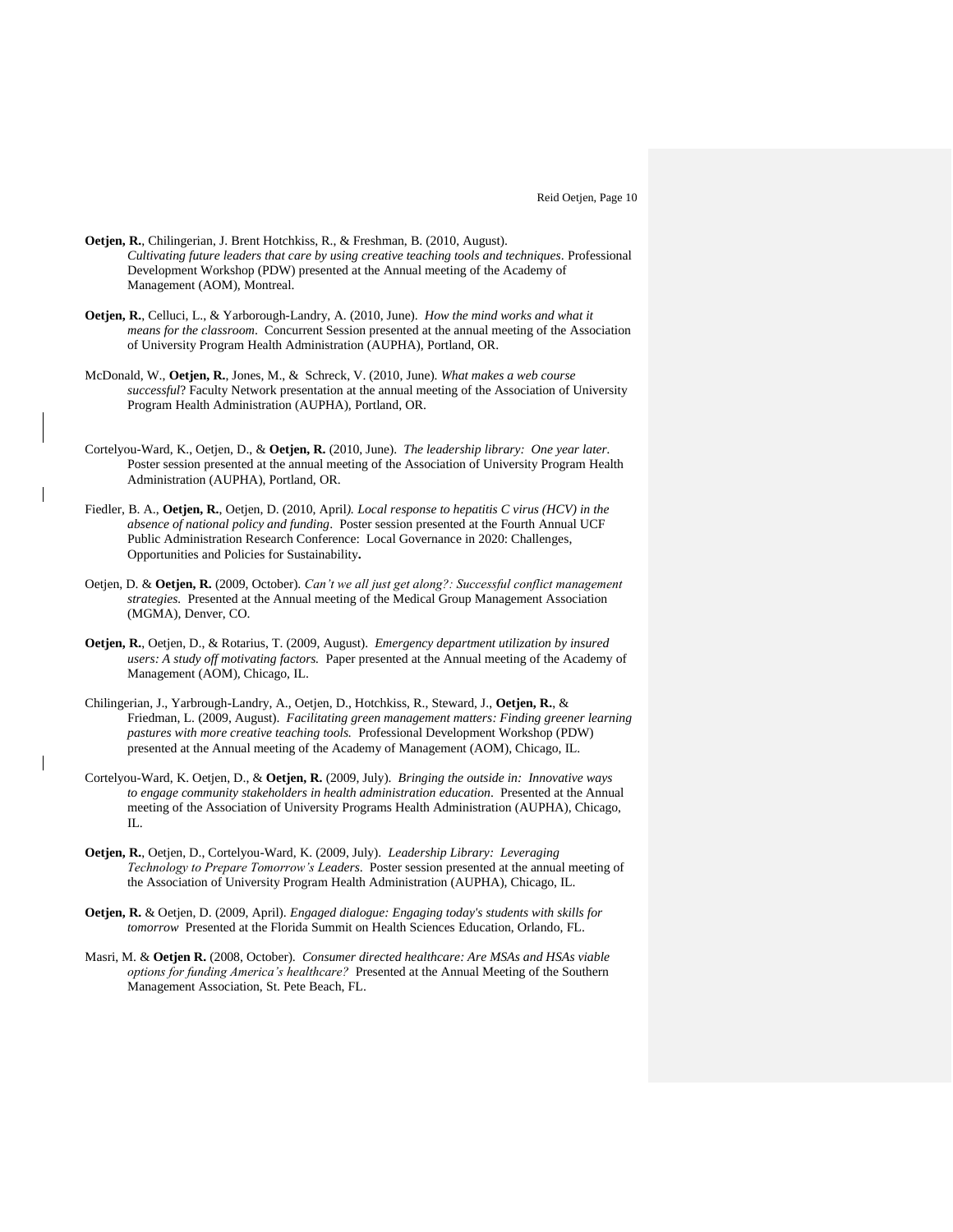- Oetjen D. & **Oetjen R.** (2008, October). *Free labor! How to successfully use student interns in your practice.* Presented at the annual meeting of the Medical Group Management Association meeting (MGMA), San Diego, CA.
- **Oetjen, R.**, Oetjen, D., Yarborough, A., & Friedman, L. (2008, August). Using technology to answer the questions we ask. Presented at the Annual Meeting of the Academy of Management (AOM) meeting, Anaheim, CA.
- McSweeney-Feld, M. & **Oetjen, R.** (2008, June). *The Emergence of Assisted Living Licensure.* Presented at the 2008 IBEC & CIBER SUMMER SYMPOSIUM: Global Interdependencies: International Business, Economics, Environment and Education at Iona College in New Rochelle, NY.
- **Oetjen, R.**, Oetjen, D., Spencer, S., and Hewitt, A. (2008, June). *Assessing students in an online environment*. Presented at the annual meeting of the Association of University Programs Health Administration (AUPHA), Washington, DC.
- Valadares, K., Oetjen, D., & **Oetjen, R** (2008, June). *From the classroom to the board room: assessment of ethical behavior in health administration*. Presented at the annual meeting of the Association of University Programs Health Administration (AUPHA), Washington, DC.
- Wainright, C., McCaughrin, W., Burton, L., and **Oetjen, R.** (2008, June). *A roundtable discussion of various innovative methodologies of assessing outcomes and performance of health management competencies within the classroom environment*. Faculty Forum presented at the annual meeting of the Association of University Programs Health Administration (AUPHA), Washington, DC.
- Oetjen, D., **Oetjen, R.**, Wainright, C, and White, D. (2007, May). *Roundtable discussions of various innovative teaching methodologies to impart core competency skills to health management students inside and outside the classroom environment.* This Faculty Forum, which encompasses the Organizational Thinking/Behavior, Strategic Thinking, and Human Resources Management forums, was presented at the annual meeting of the Association of University Program Health Administration (AUPHA), Orlando, FL.
- **Oetjen, R.** & Oetjen D. (2007, August*). Teachnology: Media-enhanced teaching strategies*. Chaired and presented a Professional Development Workshop at the Annual meeting of the Academy of Management Healthcare Division in Philadelphia, PA.
- Zhao, M. & **Oetjen, R.** (2007, June). *Nursing home financial distress and quality of care: A longitudinal study* Poster session presented at the annual meeting of the Academy of Health (AOH), Orlando, FL.
- Zhao, M. & **Oetjen, R.** (2007, June). *The impact of litigation on the financial performance of the Florida nursing home industry*. Poster session presented at the annual meeting of the Academy of Health (AOH), Orlando, FL.
- **Oetjen, R.** & Oetjen D. (2007, May). *Bricks and clicks, with the addition of some tricks!* Poster session presented at the annual meeting of the Association of University Program Health Administration (AUPHA), Orlando, FL.
- Oetjen, D., **Oetjen, R.**, & Valadares, K. (2007, May). *Yada yada yada: Yes....you too can really be the*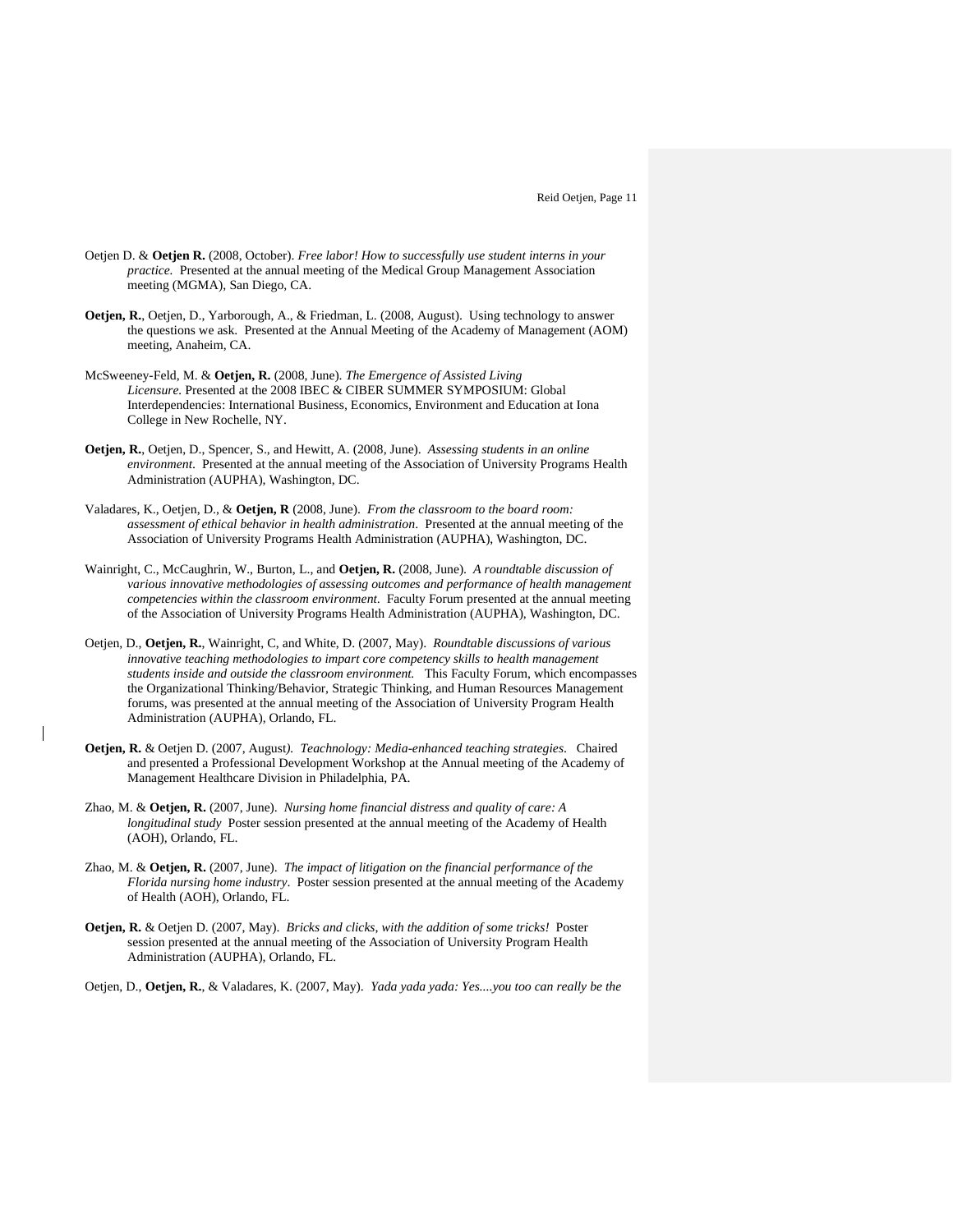*master of your domain and use online teaching strategies to enhance student learning*. Poster session presented at the annual meeting of the Association of University Program Health Administration (AUPHA), Orlando, FL.

- **Oetjen, R.** & Oetjen, D. (2007, April). *Learning while you listen: The use of digital medium in*  education. Presented at the 18<sup>th</sup> annual meeting of the International Conference on College Teaching and Learning (ICCTL), Ponte Vedra Beach, FL.
- **Oetjen, R.** & Oetjen D. (2006, October). *Happily ever after… Simplifying the management of outcomes.* Presented at the annual meeting of the Medical Group Management Association meeting (MGMA), Las Vegas, NV.
- Valadares, K., Porter, R., Oetjen, D., & **Oetjen, R.** (2006, May) *Ethics across the curriculum – An interprofessional necessity*. Presented at the annual Meeting of the Association of University Programs in Health Administration (AUPHA), Seattle, WA.
- **Oetjen, R.** (2006, August). *Tactics for Teaching Excellence: Low and High Tech.* Chaired and presented in a Professional Development Workshop given at the Annual meeting of the Academy of Management Healthcare Division in Atlanta, GA.
- **Oetjen, R.** and Hutton, D. (2006, June). LEAD *Leadership for education and development: Preparing HSA students for interprofessional practice*. Poster session presented at the annual meeting of the Association of University Program Health Administration (AUPHA), Seattle, WA.
- **Oetjen, R.** & Oetjen D. (2006, April). *Incorporating storytelling and role-playing into the classroom*. Presented given at the  $17<sup>th</sup>$  annual meeting of the International Conference on College Teaching and Learning (ICCTL), Ponte Vedra Beach, FL.
- Oetjen, D. & **Oetjen R.** (2006, April). *BLOGS: Breakthrough learning online guarantees success*! Presentation to be given at the  $17<sup>th</sup>$  annual meeting of the International Conference on College Teaching and Learning (ICCTL), Ponte Vedra Beach, FL.
- Nolin, J., **Oetjen, R.**, Harrison, J., Haley, R., & Hutton, D. (2005, June). *CSI: UNF (Community service involvement: Building community partnerships in Jacksonville, Florida)* Poster session presented at the annual meeting of the Association of University Program Health Administration (AUPHA), Boston, MA.
- Oetjen, D., & **Oetjen, R.** (2004). *Constructive engagement in the classroom*. Presentation at the Annual Meeting of the Association of University Programs in Health Administration (AUPHA), San Diego, California. Presentation won "Best Innovative Classroom Technique" award.
- **Oetjen, R.**, Oetjen, D., & Rotarius, T. (2004, October). *How to make your organization ROC: Results oriented culture.* Presented at the annual meeting of the Medical Group Management Association (MGMA), San Francisco, CA.
- **Oetjen, R.**, Oetjen, D., & Monnier, L. (2004, March). *Virtual CAMPUS: Course assessments, methods, and perspectives of undergraduate students*. Poster session presented at the annual meeting of the International Conference on College Teaching and Learning, Jacksonville, FL.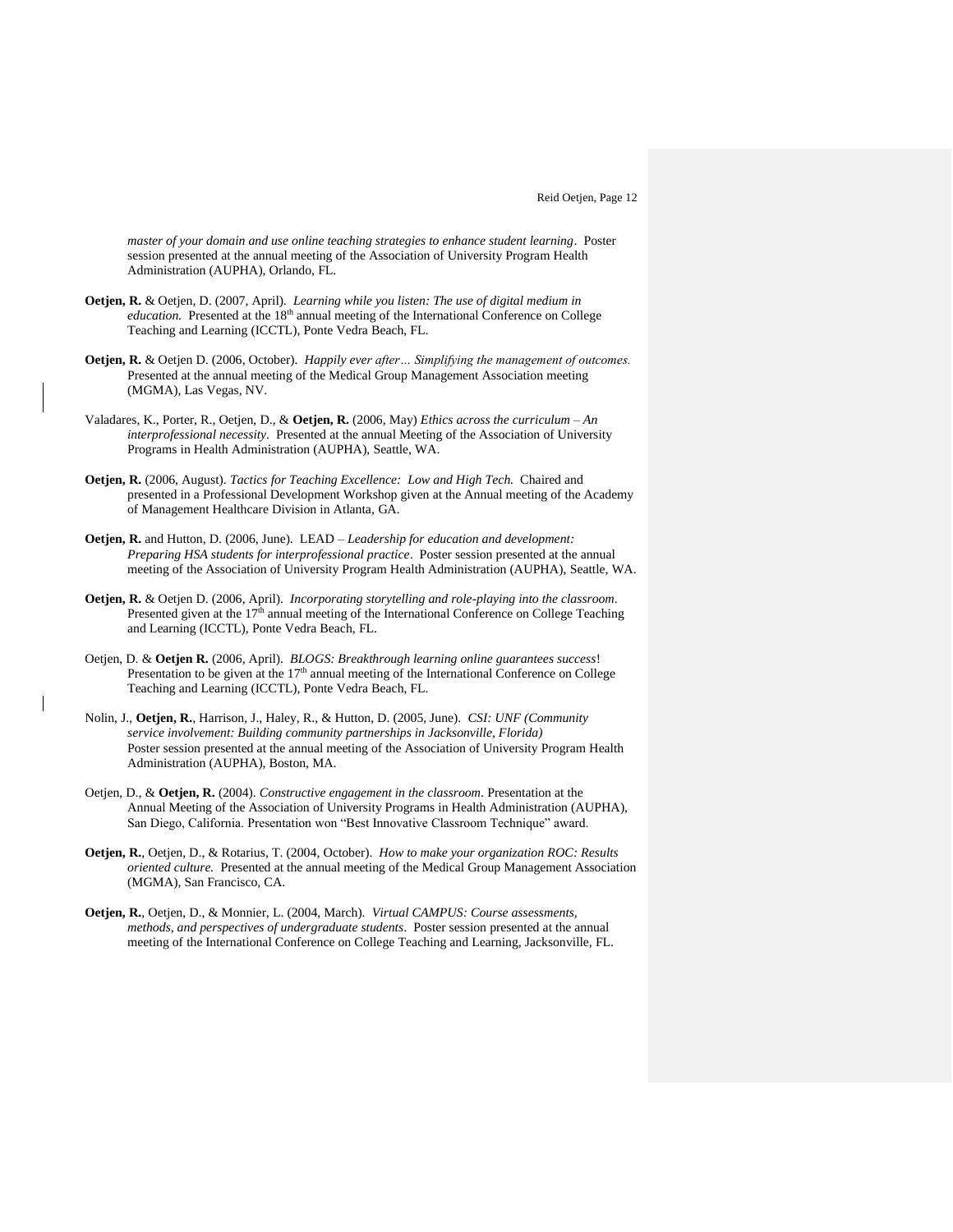- Rotarius, T., Liberman, A., Trujillo, A., & **Oetjen, R.** (2003, November). *The economic impact of several hospitals on their community*. Presented at the annual meeting of the Southern Management Association, St. Pete Beach, FL.
- **Oetjen, R.**, Oetjen, D., & Rotarius, T. (2003, October). *Listening with your EARS (Employee Audit and Review System) – How to hear your ethical perspective*. Presented at the annual meeting of the Medical Group Management Association (MGMA), Philadelphia, PA.
- Oetjen, D., Rotarius, T., & **Oetjen, R.** (2003, October). *How to improve patient compliance*. Presented at the annual meeting of the Medical Group Management Association (MGMA), Philadelphia, PA.
- **Oetjen, R.**, Oetjen, D., & Falen, T. (2003, June). *Quality as a function of strategic Planning*. Poster presented at the annual meeting of the Association of University Program Health Administration (AUPHA), Nashville, TN. Recipient of the 2003 Annual Meeting Poster Competition First Place Award.
- Oetjen, D., **Oetjen, R.**, & Falen T. (2003, June). *Tracks across the quality chasm*. Poster presentation at the annual meeting of the Association of University Program Health Administration (AUPHA), Nashville, TN.
- Oetjen, D., **Oetjen, R.,** & Scharoun, K. (2002, October). *C.Y.A. - A.S.A.P. Cover your assets: Anonymous sign-in assures privacy*. Poster session presented at the annual meeting of Medical Group Management Association (MGMA), Las Vegas, NE.
- Oetjen, D., Scharoun, K., & **Oetjen, R.** (2002, October). *C.O.M.B.A.T. – Checklists Offering Medical Groups Bioterrorism Advice and Training*. Poster presentation at annual meeting of Medical Group Management Association (MGMA), Las Vegas, NE.
- Oetjen, D., **Oetjen, R.**, & Cortelyou, K. (2002, June). The '*Real World'* Incorporating *Service Learning Into Your Internship Experience*. Poster presentaiton at the annual meeting of the Association of University Programs in Health Administration (AUPHA), Washington, D.C.

# **NON PEER REVIEWED PRESENTATIONS**

- **Oetjen, R.,** (2014). State of the University Address: We Do! Address presented on September 24, 2014.
- **Oetjen, R.,** Mast, L, and Friedman, L. (2014, March 25). *Challenges Facing the Evolution to Web Enhanced Health Management Education* Presented at AUPHA Leader's Conference in Chicago,  $\Pi$ .
- **Oetjen, R.**, Janowski, J., Wright, A. (2010, May). *The iPod generation: Civility and classroom management issues.* Presented at the annual Faculty Center for Teaching and Learning Summer Conference.
- **Oetjen, R.**, Wright, A., & Janowski, J. (2009, December). *One fish, two fish, red fish, rude fish: Civility and classroom management issues.* Presented at the annual Faculty Center for Teaching and Learning Winter Conference.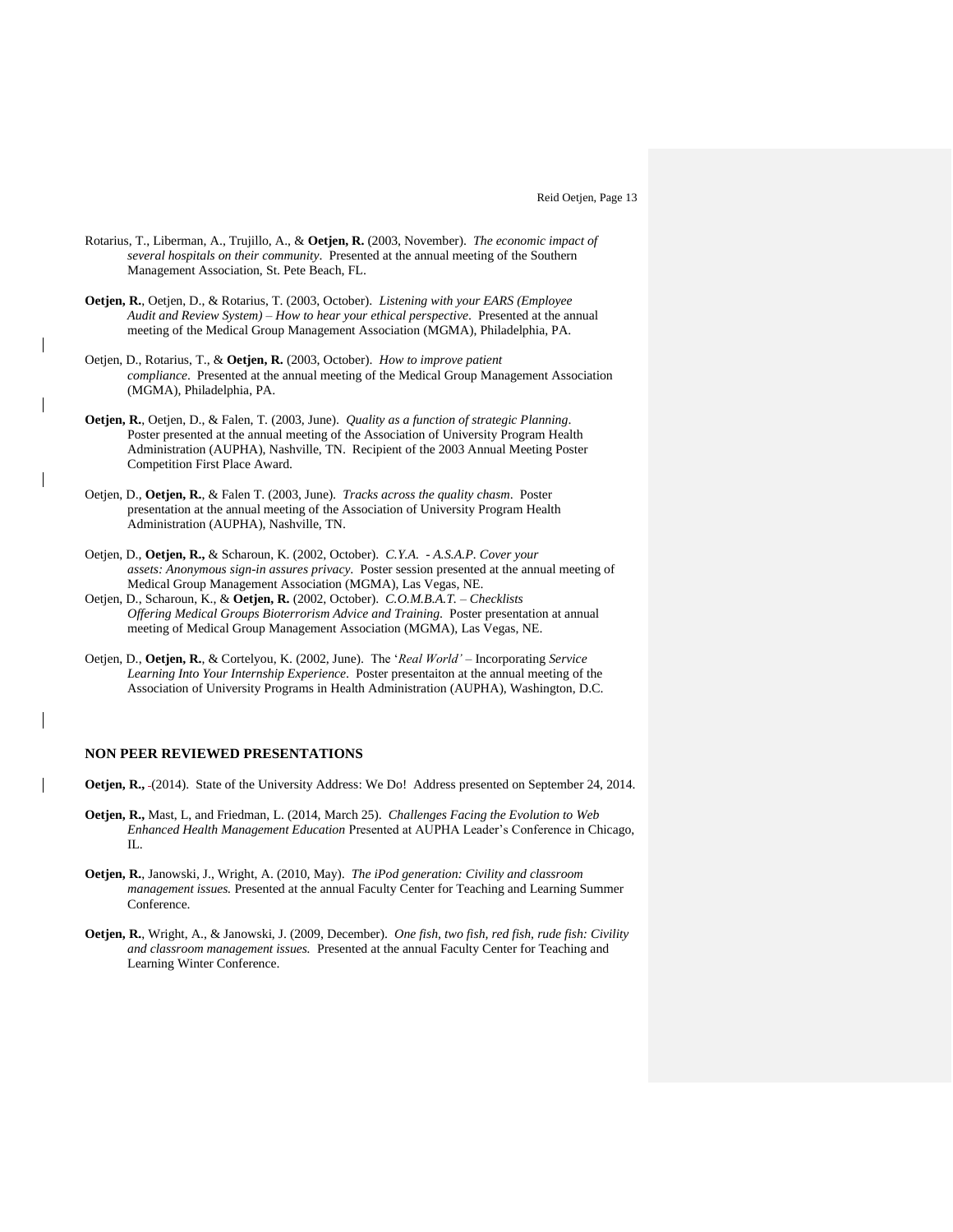- Oetjen, D. & **Oetjen, R.** (2009, November). *Can't we all just get along?: Successful conflict management strategies.* Presentation given at the Michigan Oncologist Symposium in Orlando, FL.
- **Oetjen, R.** (2009, April) *Faculty Perception & Adoption of Online Teaching Tools*. Poster session presented at the annual Faculty Showcase of Creative Teaching practices and SoTL Research at the University of Central Florida.
- Oetjen, D., Cortelyou-Ward, K, **Oetjen, R.**, Rotarius, T., & Liberman, A.(2009, February). *An Assessment of the Emergency Departments and Level One Trauma Center of Orlando Health*. Presented at the quarterly meeting of the Board of Directors of Orlando Health in Orlando, FL.

session presented at the UCF Faculty Center for Teaching and Learning Winter Conference.

- **Oetjen, R.** (2008, May). *Innovative Distance Learning Teaching Methods*, Presented to the distance learning discussion with the Provost and President at the University of North Florida. One of two faculty members selected present online teaching methodology.
- **Oetjen, R.** (2008, May). *Online Communication***.** Presented to the UNF Center for Instructional Research Technology (CIRT) Teaching Online Seminar 2008 (TOL).
- Zhao, M., Nolin, J., **Oetjen, R.** (2008, January). *Nursing home quality: Does financial performance matter*? Poster session presented at Brooks Rehabilitation Hospital, Jacksonville, FL.
- Rotarius, T., Liberman, A., Trujillo, A., & **Oetjen. R.** (2003, September). *Economic impact of healthcare of Central Florida's economy*. Presented at the September 24, 2003 meeting of the Orlando Chamber of Commerce.
- **Oetjen, R.**, Dennis, L., & Johnson, M. (2003, February 26). *City of Orlando - Orange County, Florida consolidation*. Presented at the Consolidation Forum held at Leu Gardens, Orlando, FL.

# **EXTERNAL FUNDING**

 $\overline{\phantom{a}}$ 

**2015** Center for Innovative Healthcare, Inc. (CIH) **- \$7,983** Received funding for a project entitled A Study of Physical Therapist- Provided Medicare Services. PI – Liu, A., Co-PIs Haney, W., Oetjen, R., and Rovito, M.

#### **2009 Learning Institute for Elders** (**LIFE) Grant - \$2,000**

Received funding for a project entitled Development of Interactive Videos to Teach Administrative and Interpersonal Skills. Co-Principal Investigator with D. Oetjen and J. Sumner.

#### **2008 Orlando Health Grant - \$83,350**

Received grant in 2008 from Orlando Health to serve as Co-Principal Investigator (with T. Rotarius, Ph.D., K. Cortelyou-Ward, Ph.D., A. Liberman, Ph.D., and D. Oetjen, Ph.D.) for two projects: (1) The Effect of Orlando Health on the Central Florida Region-A Financial Impact Assessment and (2) A Comprehensive Assessment of the LEVEL I Trauma Centers of Orlando Health-Operational and Patient Factors.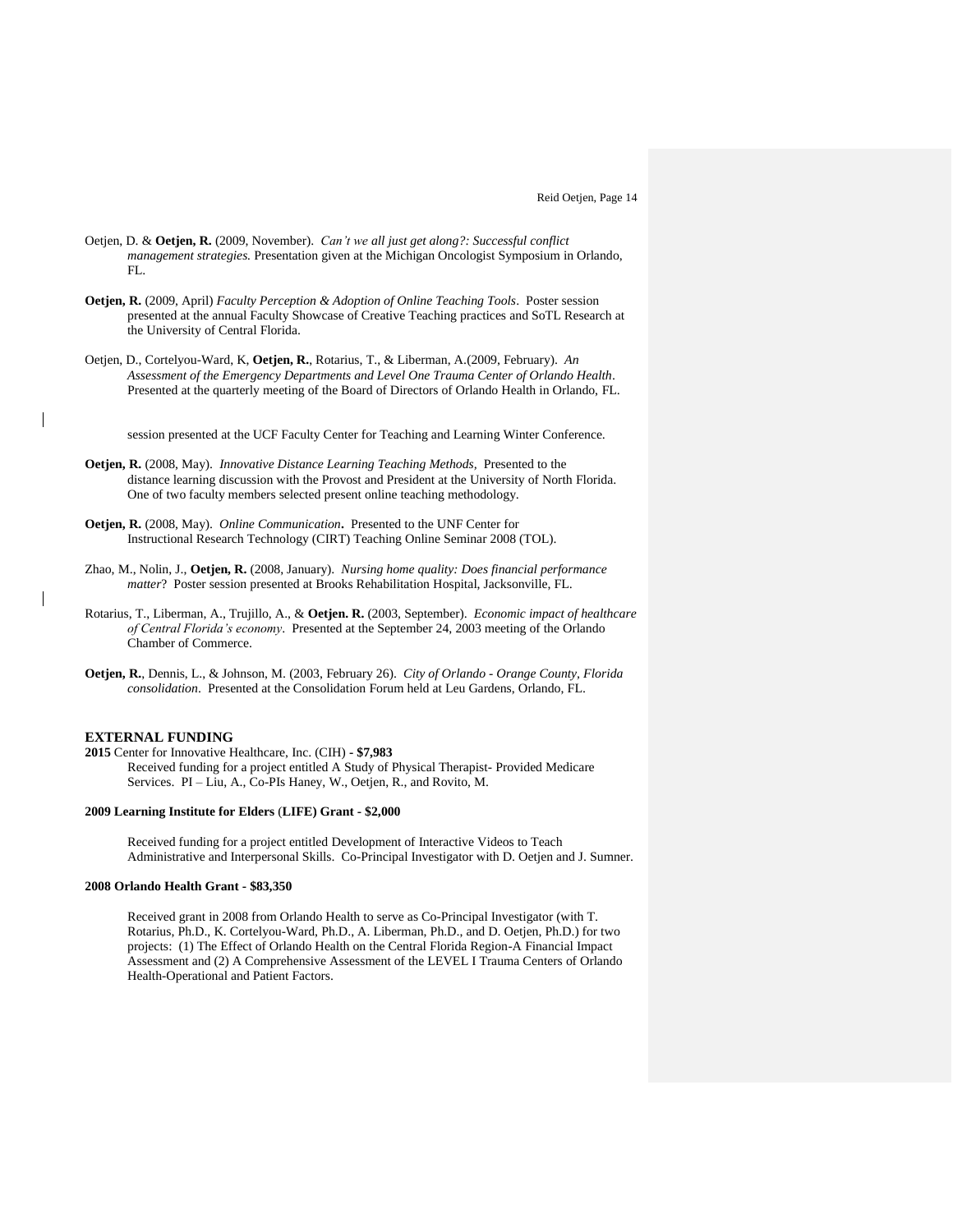#### **PROPOSALS PREPARED**

 $\overline{\phantom{a}}$ 

**2009 Department of Labor: Employment and Training Administration Health Care Sector and Other High Growth and Emerging Industries (SGA/ DFA PY 09–01)** Worked as a Co-Principal Investigator (with A. Liberman, Ph.D., D. Oetjen, Ph.D., B. Ramirez, M.D., and -K. Cortelyou-Ward, Ph.D -Principal Investigator) to draft a proposal to secure \$2.5 Million from the American Recovery and Reinvestment Act of 2009. The grant proposal sought to expand the healthcare information technology workforce in Central Florida by providing new career direction for those workers affected by the recent economic downturn and at the same time increase the number of individuals trained to work in health care informatics. In addition, this project intended to serve as a career ladder for students that currently have Associate of Science degrees in health information and by allowing them to complete bachelor's degrees in health information management. The proposal could not be submitted because a competing proposal from within UCF was chosen.

#### **2008 Paraguayan Education Research Grant**

Participant on grant with multiple faculty from HMI, Ramirez, B. (PI) The main purpose of this proposal was to strengthen the local capacity of the participating members of the partnership in public health, epidemiology, information systems, decision-making and health management while supporting the sustainability of the project products outlined in the proposal. The RFA was released by Higher Education for Development (HED) with funds (\$300,000 in 3 years) from the US Agency for International Development (USAID). The proposal was presented for the first deadline in May of 2008 and HED reviewed the RFA and requested that a second submission be presented by September of 2008. The proposal was not funded.

## **2008 Minority Health and Health Disparities International Research Training NIH Grant**

Participant on grant with multiple faculty from HMI, Ramirez, B. (PI) The proposal for the Minority Health and Health Disparities International Research Training [T-37] (\$1,125,000 in 5 years) had the following objectives: 1- to expand the UCF health management and informatics research to global health issues pertaining to the disparities; 2- to provide scientific training for undergraduate and graduate minority students for a highly specialized field of clinical research and enterprise management with a global perspective in understanding the sources of health disparities and potential avenues for reducing disparity gaps so that students can develop a professional career in health and biomedical research management; and 3- to establish an international collaboration in global health research on disparity issues and to facilitate interactions between the trainees and the collaborative institutions in other countries and foster global partnering experience in establishing innovative teaching and research opportunities so that everyone will benefit from the collaboration. The proposal was not funded.

## **2006 Florida Philanthropic Network Grant**

Worked on a team of researchers (n. Kapucu, Ph.D., L. Martin, Ph.D., R. Nyhan, Ph.D., M. Van Hook, Ph.D., X. Wang, Ph.D., and N. Ellis) led by M. Feldheim, Ph.D. Together with researchers from the University of Central Florida and Florida Atlantic University, we applied for a grant to study the role that nonprofit organizations play in economic development and accompanying quality of life in the state of Florida. The grant proposal was developed during the 2006 fall semester; however, it was not funded.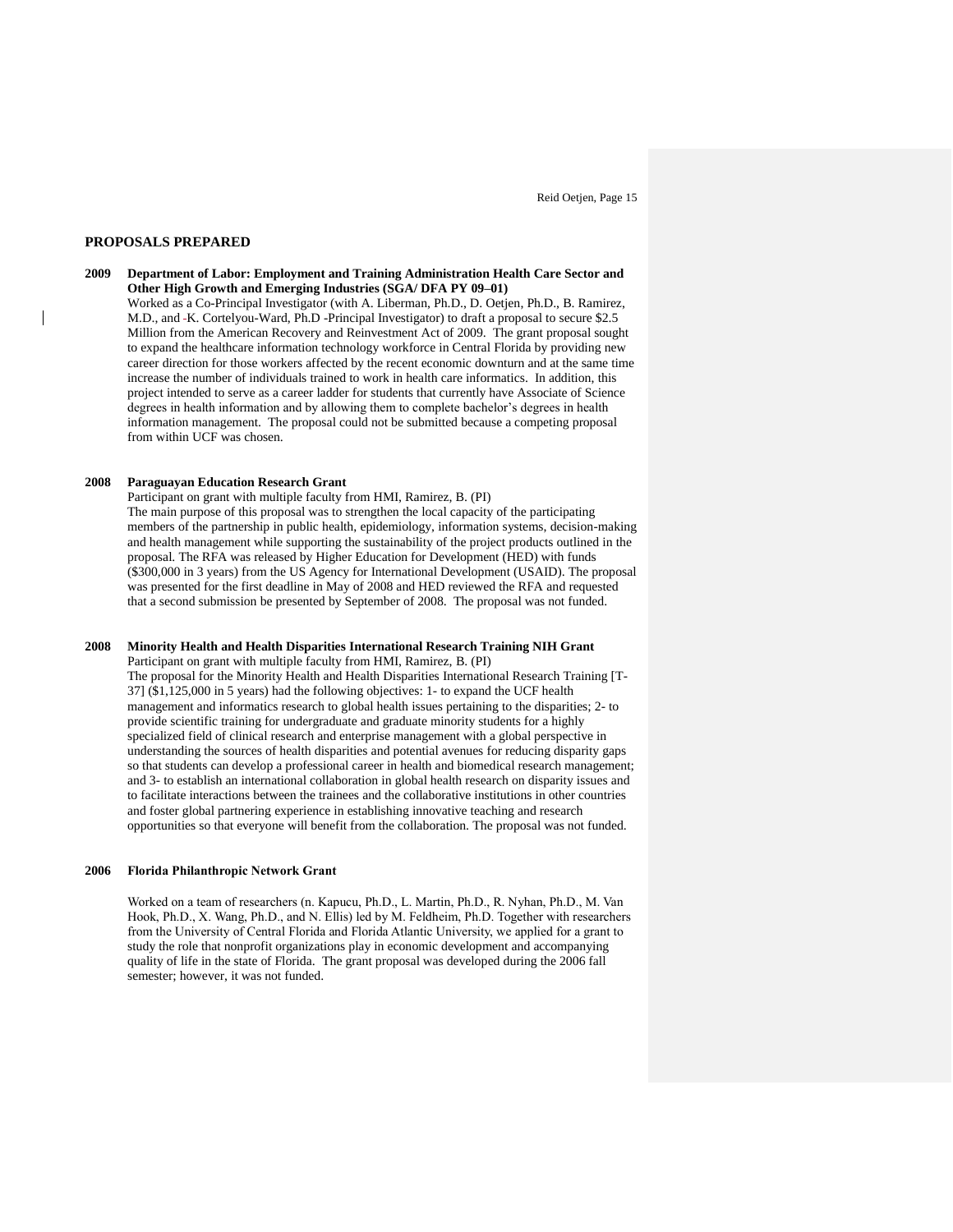## **INTERNAL GRANTS**

## **2013 Faculty Center for Teaching and Learning (FCTL) Summer Institute**

Attended the Faculty Center for Teaching and Learning (FCTL) Summer Institute for the 2013 to help faculty campus-wide to incorporate cultural competencies into their curriculum. I continue to work with the Cultural-Competency Think Tank to help UCF accomplish its goal of being inclusive.

#### **2012 Faculty Center for Teaching and Learning (FCTL) Winter Institute -**

Attended the Faculty Center for Teaching and Learning (FCTL) Winter Institute for the 2012 to help faculty campus-wide to incorporate cultural competencies into their curriculum. I continue to work with the Cultural-Competency Think Tank to help UCF accomplish its goal of being inclusive.

Received \$800 for attending the 2011 Faculty Center for Teaching and Learning (FCTL) Winter Institute for the 2011 Diversity Track to learn innovative ways to enhance my teaching. This project explored how UCF accomplishes its goal of being inclusive.

#### **2011 Faculty Center for Teaching and Learning (FCTL) Winter Institute - \$500**

Received \$800 for attending the 2011 Faculty Center for Teaching and Learning (FCTL) Winter Institute for the 2011 Diversity Track to learn innovative ways to enhance my teaching. This project explored how UCF accomplishes its goal of being inclusive.

#### **2011 Faculty Center for Teaching and Learning (FCTL) Summer Institute - \$800**

Received \$800 for attending the 2011 Faculty Center for Teaching and Learning (FCTL) Summer Institute for the 2011 International Track to learn innovative ways to enhance my teaching. This project explored how to leverage the use of technology to Enhance International Education and Partnerships.

#### **2011 Faculty Center for Teaching and Learning (FCTL) Technology Camp**

Attended the inaugural FCTL Technology Camp and learned about various technologies that could be implemented in the classroom.

#### **2010 Faculty Center for Teaching and Learning (FCTL) Summer Institute - \$800**

Received \$800 for attending the 2010 Faculty Center for Teaching and Learning (FCTL) Summer Institute to learn innovative ways to enhance my SoTL research. This project explored how the concept of sustainability impacts the various facets of health care and public administration.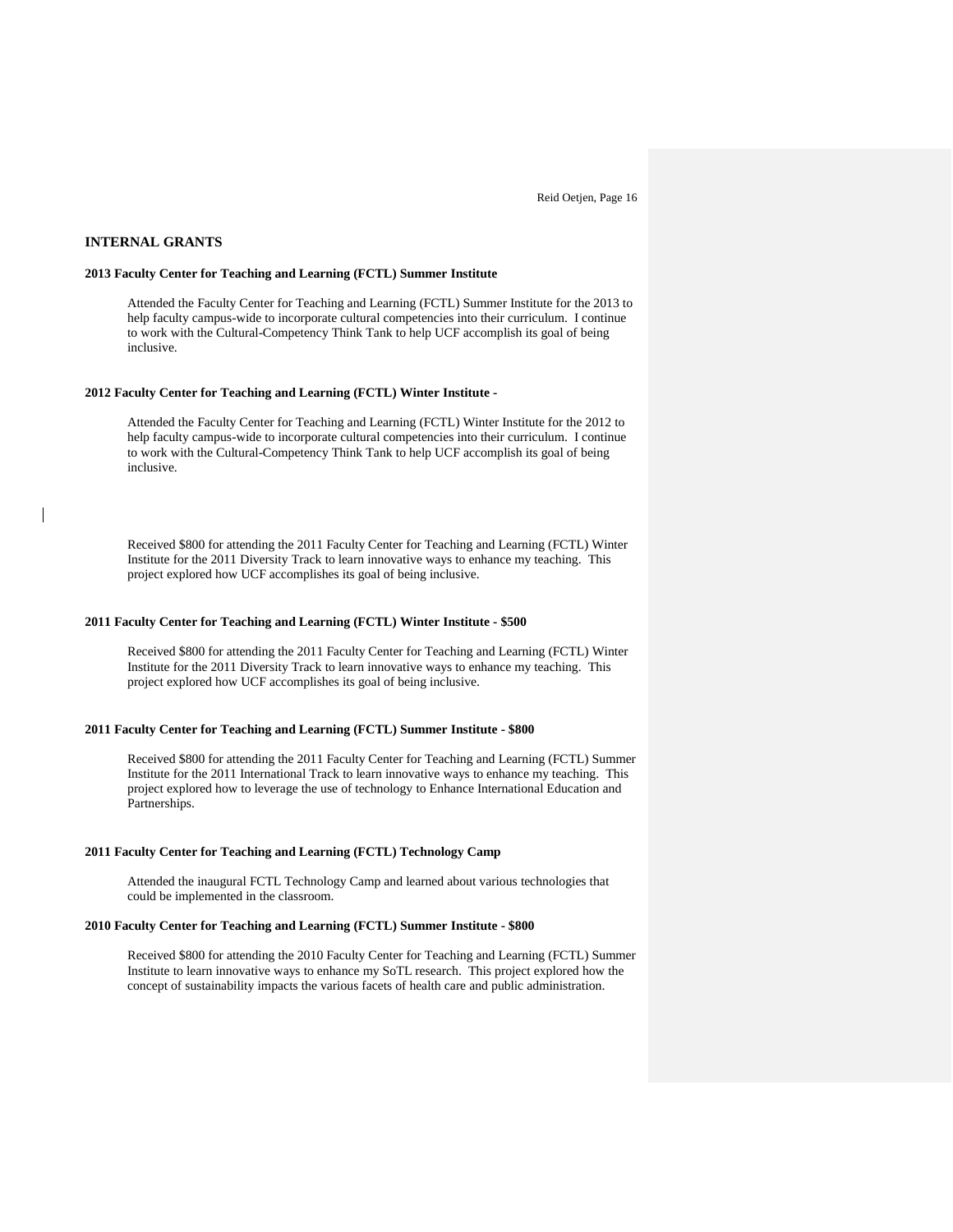#### **2009-2010 College of Health and Public Affairs Research Fellowship - \$2,500**

The COHPA Research Faculty Fellowship is a competitive program, carrying a \$2,500 stipend that promotes the professional development of faculty researchers. The fellowship includes intensive workshops on advanced methodologies and statistics in order to help foster the development of a research proposal for federal funding.

#### **2009-2010 Faculty Fellow for Classroom Management, Faculty Center for Teaching and Learning (FCTL) - \$1,500**

Served as Faculty Fellow for Classroom Management from August 2009 to July 2010. I compiled a list of best practices in classroom management, including both reactive and proactive solutions to problematic student situations and expectations. Additionally, I conducted consultations with faculty, and provided workshops for the Winter and Summer Institutes. **2009 Faculty Center for Teaching and Learning (FCTL) Summer Institute - \$800**

Received \$800 for attending the 2009 Faculty Center for Teaching and Learning (FCTL) Summer Institute to learn innovative ways to enhance my web-based and traditional classes. One such innovation is the use of YouTube in the classroom to augment traditional lectures, and to add a personal interface to online classes.

#### **Faculty Center for Teaching and Learning SOTL Research Project Workshop Series – Spring 2009 – Spring 2010 - \$1,000**

Received \$1,000 for participating in the FCTL SoTL Workshop Series throughout 2009-2010 to design and implement a Scholarship of Teaching and Learning (SoTL) research project The objective of this research is to understand the process in which faculty adopt online teaching tools and methodologies and measure their perception of the effectiveness and their satisfaction working with these tools.

## **University of Central Florida, Faculty Center for Teaching and Learning Winter Conference, Winter 2008 - \$500**

Received \$500 grant to develop an online cultural competency learning module that the HSA undergraduate and graduate students will be able to demonstrate an understanding of how diverse cultures and belief systems impact the delivery of healthcare.

## **University of North Florida Summer Teaching Grant, Summer 2008 - \$7,500**

Received \$7,500 grant to develop teaching materials based on submission entitled *Development of Interactive Videos to Teach Administrative and Interpersonal Skills.*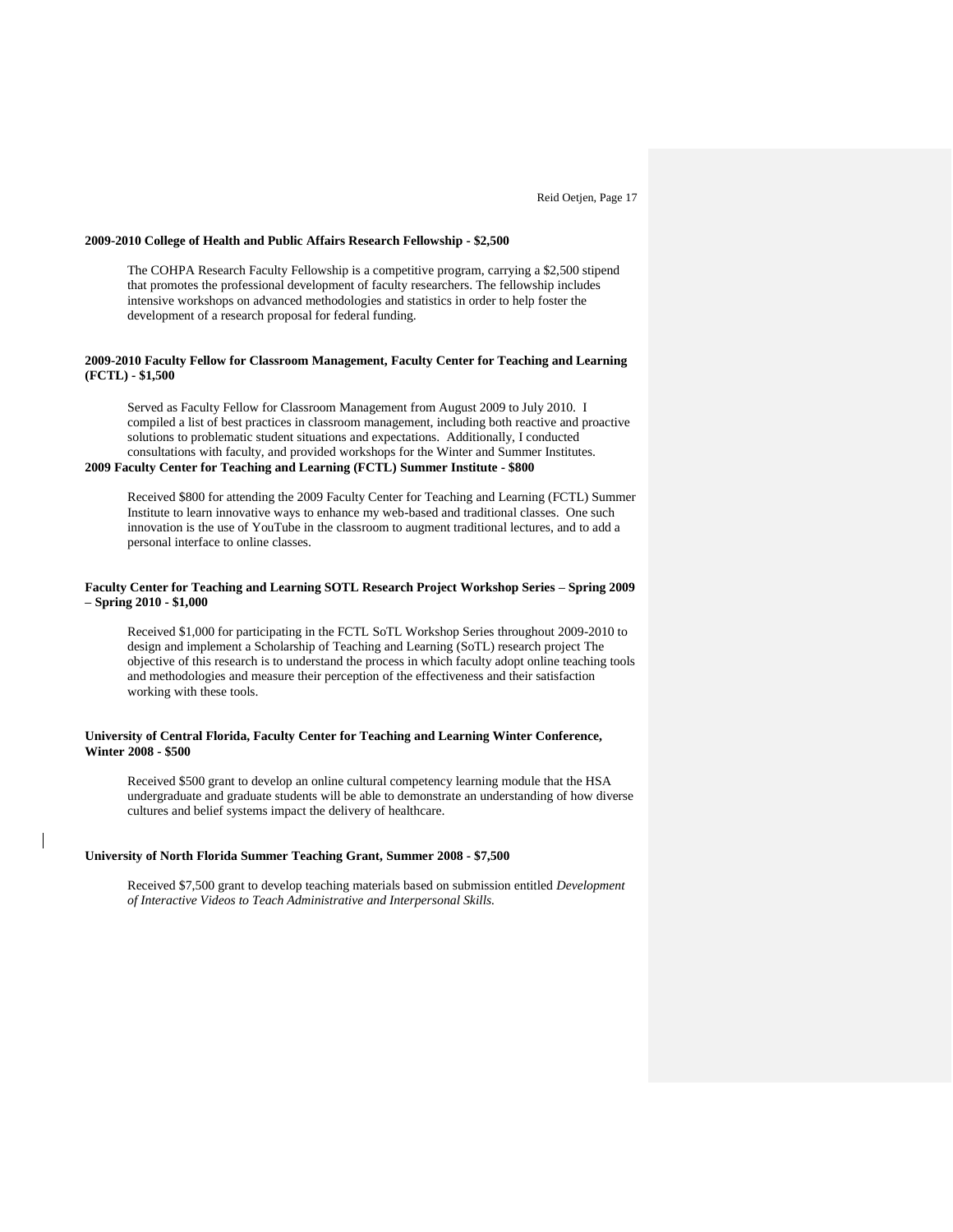## **Moving a Traditional Course Online Application, June 26-29, 2007**

Participated in this competitive, intensive five-day seminar hosted by the Center for Instructional Research Technology. Participants were given a laptop computer to help redesign a traditional course for online delivery via UNF's Blackboard Learning System.

**St. Johns River Multidisciplinary Transformational Learning Opportunity**, **March 17-25, 2007** Faculty Leader – Students traveled down the St. Johns River and using the river as a context to learn about the connections between disciplines. Students engaged in scientific, as well as historical, social, engineering, and educational activities.

Utilized a Project-Based Science (PBS) approach enables each student to share his/her unique experience and perspective of the river with onboard classmates.

One of six faculty members at the University of North Florida chosen to participate in a one-week seminar to maintain sound pedagogy, technology, and applications for teaching and learning. Participants received video iPod and software in order to enhance teaching.

# **AWARDS**

- 2010 **Oetjen, R.** Faculty Mentor for Jeremy Martin, Health Informatics Program. University of Central Florida, Orlando, Florida. **Awarded: \$450.00**
- 2009 **Oetjen, R.** Faculty Mentor, Honors in the Major for Sashai Green. University of Central Florida, Orlando, Florida. **Awarded: \$250.00**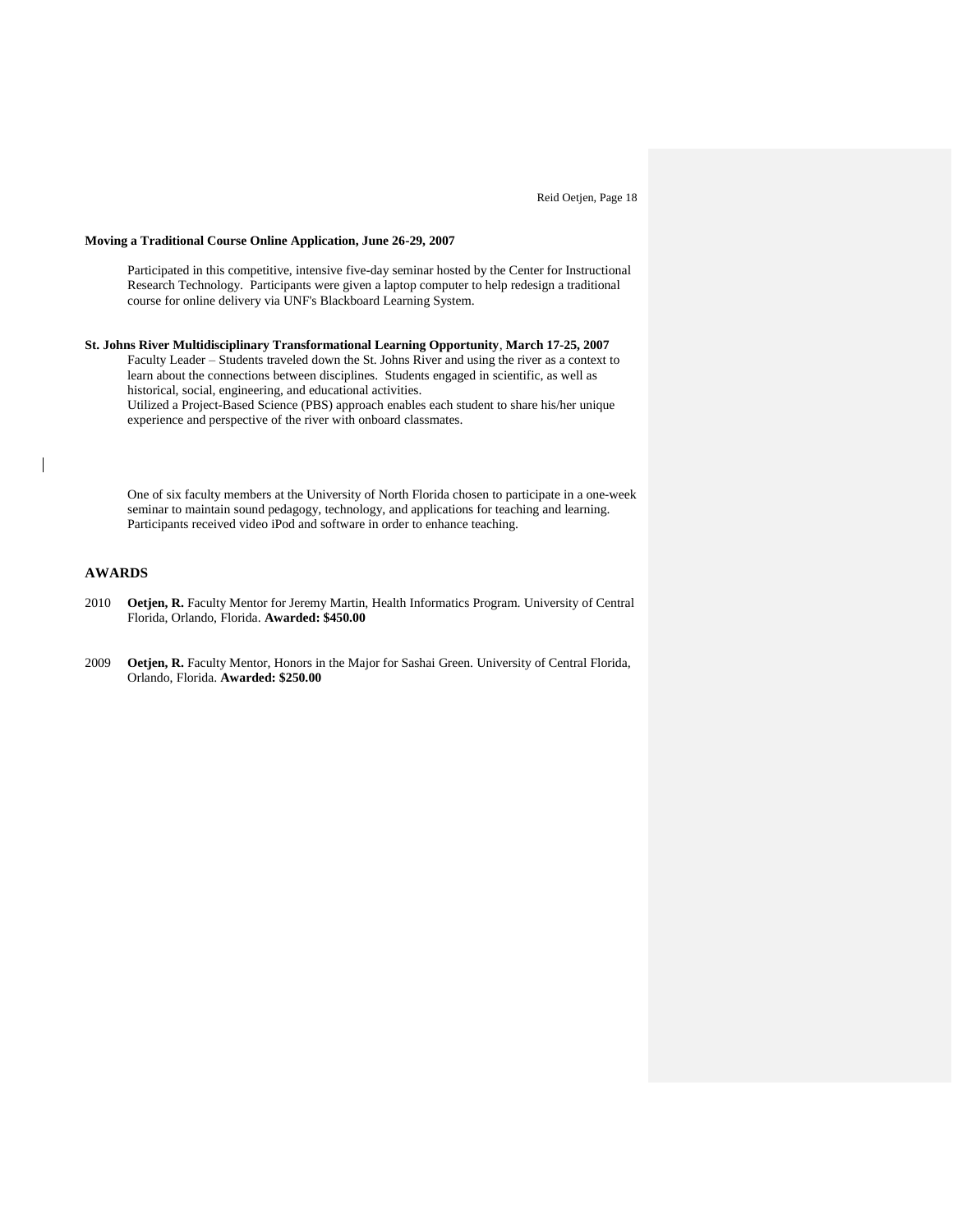# **SERVICE**

## **PROFESSIONAL SERVICE**

- **Editorial Board Member**, International Journal of Excellence of Healthcare Management, 2018-Present
- **Chair,** AUPHA Undergraduate Workshop Committee, 2016-2017
- **Invited Member,** Thompson Prize for Young Investigator Committee, 2017-18
- **Invited Member,** ACHE Higher Education Committee 2015-2018
- **Member,** AUPHA Poster Subcommittee, 2015
- **Moderator,** Inaugural Ignite Session, AUPHA Annual Meeting 2015
- **Member,** AUPHA Annual Meeting Planning Committee 2014-2016
- **Invited Member,** American College of Healthcare Executives Regent's Advisory Council, 2013-Present
- **Invited Member,** AUPHA Nominating committee, 2011 2013
- **Invited Member,** AUPHA Professional Development Committee, 2013
- **Chair,** National Upsilon Phi Delta Honor Society, 2009-2012
- **Member**, AUPHA Annual Meeting Planning Committee, 2006-2010
- **Chair**, Long-Term Care Faculty Network, 2008-2011
- **Chair,** AUPHA Poster Subcommittee, 2009-2010
- **Member**, Academy of Management, Healthcare Management Division: Teaching Committee, 2004-Present
- **Reviewer**, Academy of Management, 2004-Present
- **Reviewer**, Southern Management Association, 2008-Present
- **Reviewer**, Journal of Healthcare Management, 2010-Present
- **Reviewer**, Journal of Healthcare Administration Education, 2010-Present
- **Member**, AUPHA Program/Concurrent Session Subcommittee, 2007-2009
- **Member**, AUPHA Poster Subcommittee, 2007-2009
- **Member**, AUPHA Faculty Forum Subcommittee, 2008-2009
- **Member**, AUPHA Sponsorship Committee, 2006-2007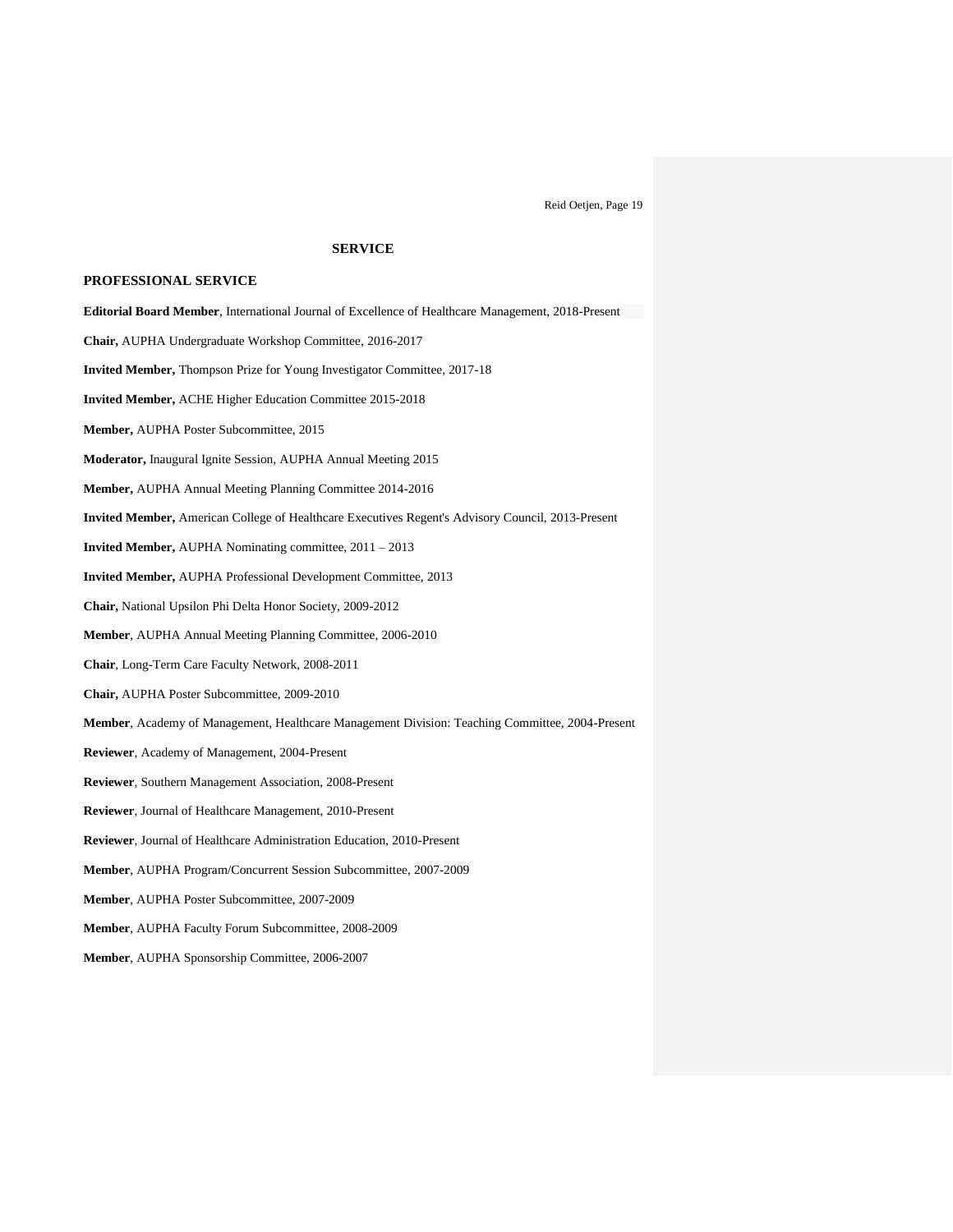**Vice-President**, Upsilon Phi Delta National Chapter, 2007-2008 **Member,** Association of University Programs in Health Administration, 2001-Present **Member**, Academy of Management, 2004-Present **Member**, Medical Group Management Association, 2001-Present

## **COMMUNITY SERVICE**

**Member,** Dissertation Committee for Afrifah Bobbie for Industrial Engineering, 2012 **Member,** Dissertation Committee for Cherie Boyce for PAF, 2012-2015 **Member**, Florida Medicare Advocacy Coalition (FMAC), 2010-2015

**Fund Raising Committee**, Lake Mary Montessori Academy, 2008-2010 **Dissertation Advisor** for Tulane Health Administration Student, Maysoun Masri, 2006-2010 **Member**, Aging in Place Committee, 2008 **Member,** Communities for a Lifetime Steering Committee, 2005-2007 **Assistant Coach**, YMCA Youth Soccer, 2008

#### **UNIVERSITY OF CENTRAL FLORIDA SERVICE**

**Co-Chair,** Council of Chairs and Directors, 2018- Present **Mentor,** Office of Student Conduct Male Mentorship Program, 2018-Present **Chair,** Information Technology Committee, 2017-2018 **Member,** Downtown Trailblazers, 2016-Present **Invited Member,** COACHE Priorities Setting Committee, 2015-Present **Member,** University Strategic Planning Council, 2015-Present **Invited Member,** UCF Downtown Steering Committee, 2015 **Invited Member,** Office of Faculty Excellence: Developing a Chairs Mentoring Program Committee, 2015- Present

**Invited Member,** UCF IT Strategic Governance Committee, 2015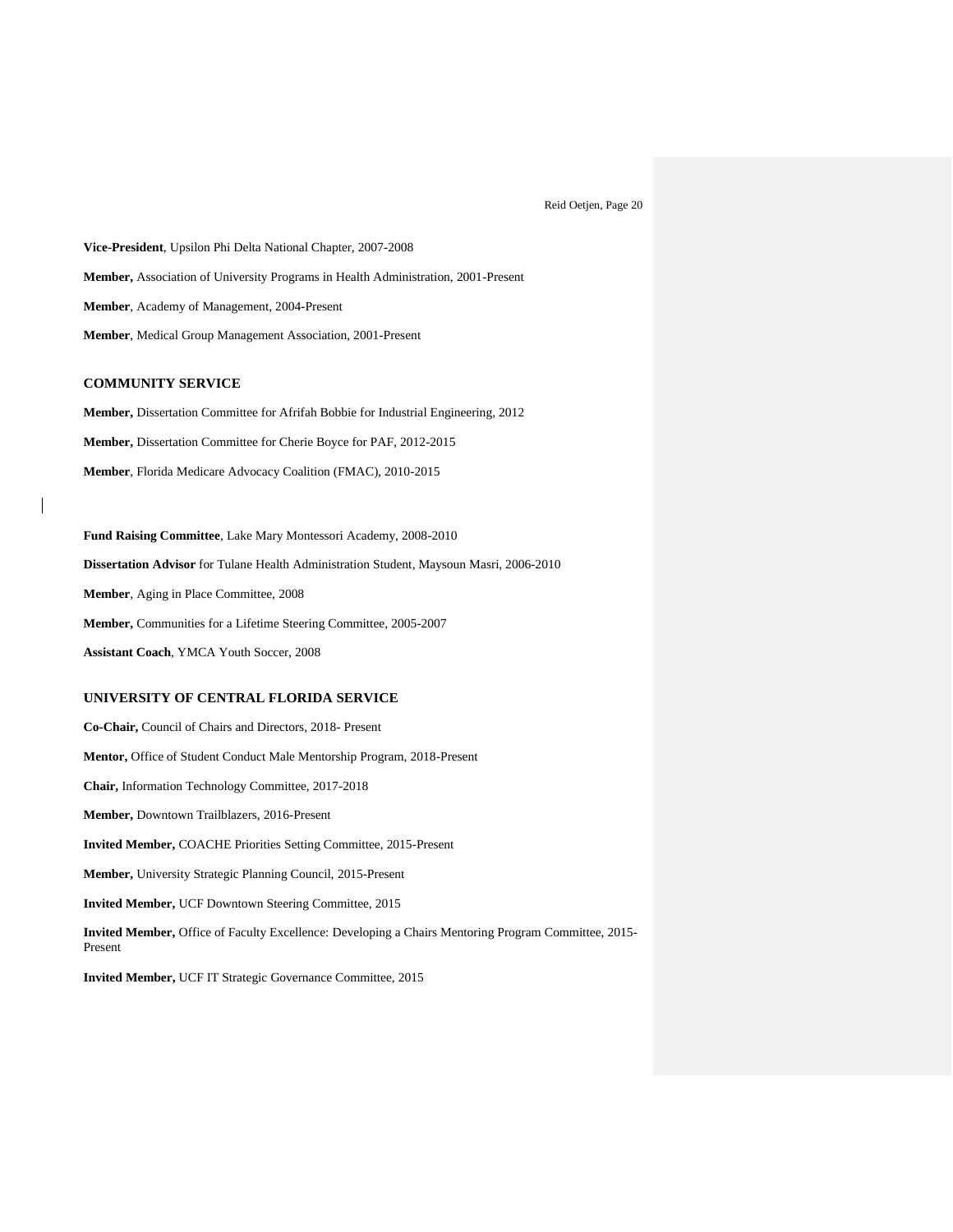**Chair,** Faculty Senate, 2013-2015 **Member**, Board of Trustees, 2013-2015 **Member,** Finance and Facilities Committee, 2013-2015 **Member**, Audit, Operations Review, Compliance and Ethics Committee, 2013-2015 **Member,** University Budget Committee, 2014-2015 **Member**, Accessibility and Technology Committee, 2013-Present **Member,** Editorial board for the Teaching Online Pedagogical Repository, 2014-Present **Member,** Global Achievement Academy Academic Committee, 2014 **Member,** Provost Search Committee, 2014 **Member,** Office of Diversity & Inclusion Search Committee, 2014 **Member,** Educational Programs Committee, 2013-2015 **Member,** President's Advisory Staff, 2013-2015 **Member,** Process Improvement Committee, 2013-2015 **Vice Chair,** Faculty Senate, 2012-2013 **Parliamentarian,** 2012-2013 **Member,** Advisory Council of Faculty Senates, 2013-Present **Chair,** Information Technology Resource Advisory Committee, 2011-2013 **Member,** Faculty Senate Adhoc ADA Committee, 2011-Present **Member,** Faculty Senate Parking Advisory Committee, 2011-2012 **Member,** Faculty Senate Smoking Policy Committee, 2011 **Secretary**, University of Central Florida Faculty Senate, 2010-2012 **Member,** Faculty Senate Constitution Revision Committee, 2009-2010 **Member,** Undergraduate Research Council, 2010-2012 **Member,** Faculty Center for Teaching and Learning Advisory Board, 2009-2010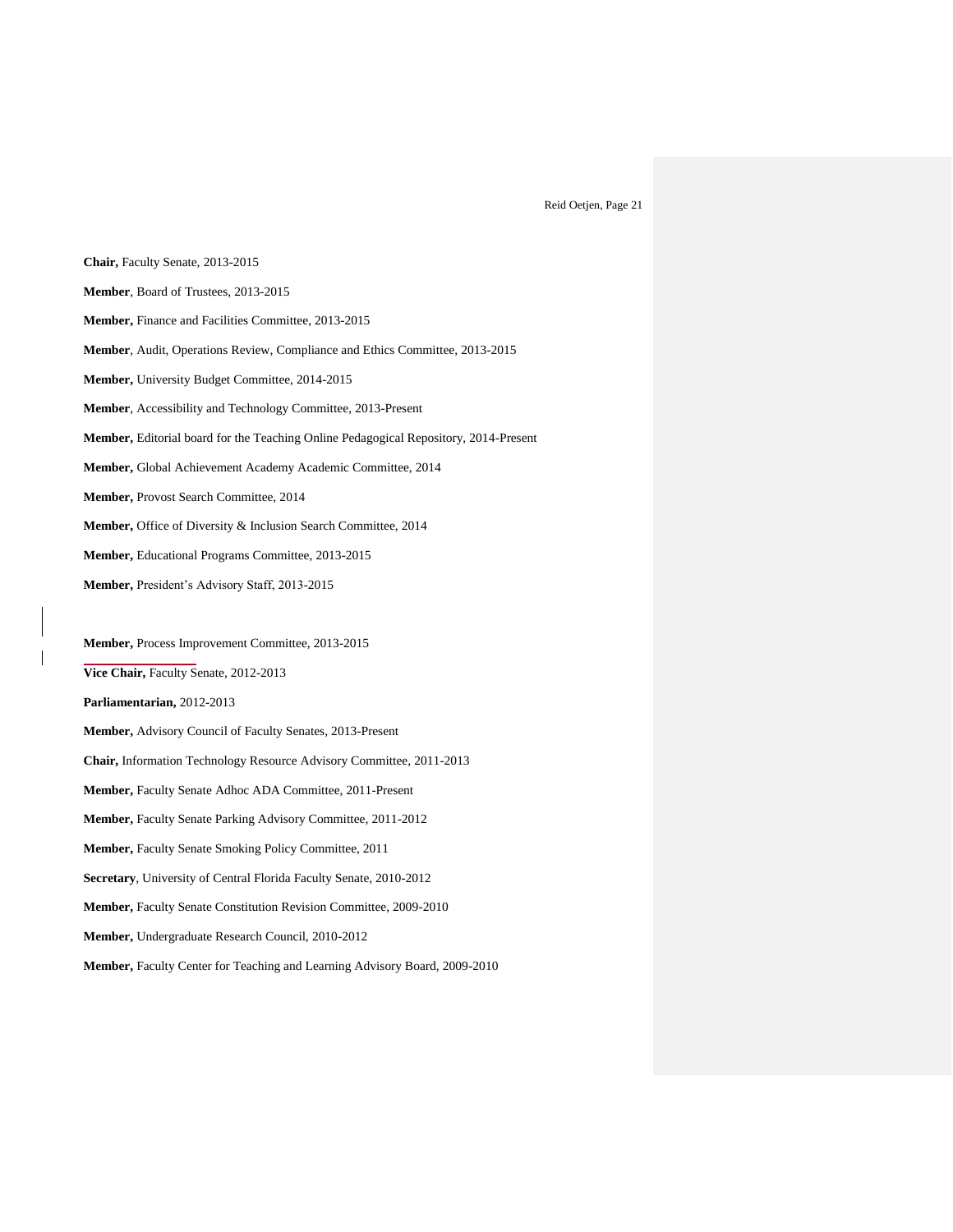**Member**, Faculty Senate (Department of Health Management & Informatics Representative), 2010-2012 **Elected Member**, University Steering Committee, 2009-2010 **Elected Member**, University Committee on Committees, 2009-2010 **Member**, Student Conduct Review Board, 2009-2015 **Member,** University Athletics Committee, 2009-2012 **Member**, Faculty Senate (COHPA At-Large Representative), 2009-2010 **Member,** University Strategic Planning Council, 2008-2012 **Alternate**, Undergraduate Research Council, 2009-2010

#### **COLLEGE OF HEALTH AND PUBLIC AFFAIRS SERVICE**

**Ex Officio Member,** COHPA Faculty Council, 2017-Present **Member,** Research Incentive Award Committee, 2013 **Faculty Co-Chair,** COHPA Faculty Staff Giving Campaign, 2012 **Chair,** College of Health and Public Affairs Faculty Council, 2011-2011 **Member,** 2011 COHPA Outstanding Alumni Awards Committee, 2011

**Member**, Undergraduate Studies Committee, 2010-2011 **Ex officio Member**, College of Health and Public Affairs Faculty Council, 2009-2010 **Member,** College of Health and Public Affairs Technology Advisory Committee, 2010 - 2011 **Member**, College of Health and Public Affairs Diversity Committee, 2008-2011 **Member**, College of Health and Public Affairs TIP Awards Committee, 2010 **Member,** College of Health and Public Affairs Honors Committee, 2008-2009 **Faculty Advisor**, Public Affairs Review Journal, 2008-2010 **Co-Chair,** College of Health and Public Affairs Diversity Committee, 2008-2009 **Participant**, College of Health and Public Affairs Strategic Planning Committee, 2008 **Member**, College of Health and Public Affairs TIP Criteria and Procedures Committee, 2009